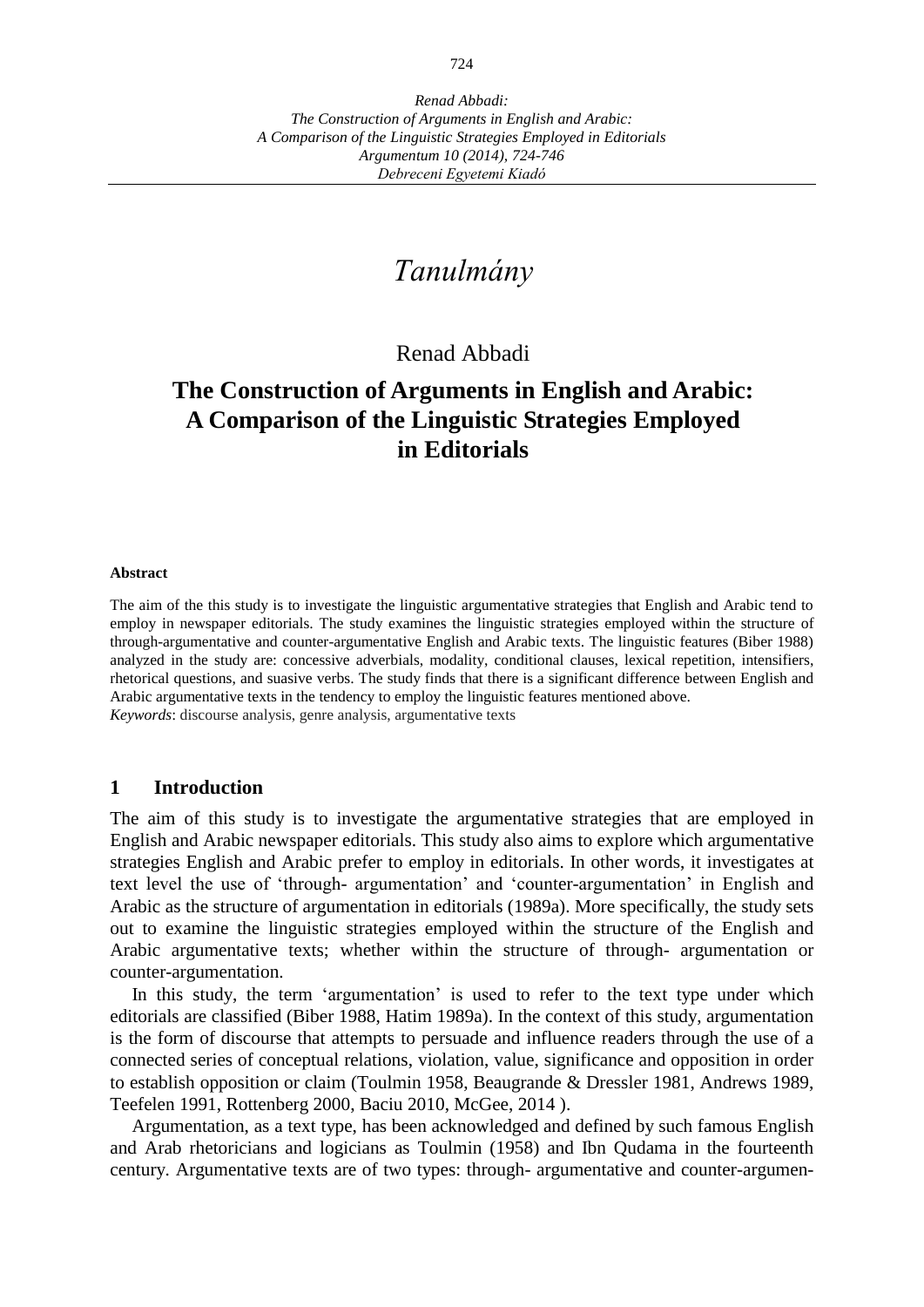tative. The structure of through- argumentation texts follows the organizational plan of thesiscited to be argued, extensive substantiation and conclusion. Within through-argumentative texts, there is no reference to any opposite viewpoint (Hatim 1989a, 1989b, 1991, 1997, Hatim & Mason 1991). Counter-argumentation structure, on the other hand, follows the organizational plan of thesis-cited to be opposed, opposition or rebuttal of the thesis cited, substantiation of the rebuttal and conclusion (Hatim 1989a, 1989b, Jabr 2001). Hatim (1989a, 1989b, 1991, 1997), based on his own research into the argumentative text type in English and Arabic, claims that there is a noticeable tendency in English towards counter-argumentation but through-argumentation is still evident. On the other hand, modern standard Arabic, he claims, 'favors through-argumentation' and when this occurs explicit concessive devices such as although, while, despite are employed (Hatim,1989a, 1989b, 1991, 1997). However, no empirical research has been carried out to substantiate this claim.

This study examined only one argumentative text type that is: editorials. In addition, it carries a thorough investigation of argumentative strategies employed in editorials, for it not only analyzes the structure of editorials, but also examines the linguistic strategies (i.e. syntax and lexis) employed in English and Arabic argumentative texts.

#### **2 Argumentation as text type**

Over the years, classifications of text types have been put forward on a different basis. Werlich (1976) classifies five idealized text types or modes based on cognitive and rhetorical properties. The text types which he identifies, are description, narration, exposition, argumentation and instruction. These text types were adapted by Biber (1989) but were based on linguistic criteria. Biber (1988, 1989) captures the prominent linguistic differences among texts in English. He classifies eight text types according to the linguistic features employed in them. More specifically, Biber (1988, 1989) classifies texts according to the sets of syntactic and lexical features that frequently co-occur in them. He also adds that editorials, the data used in this research study, have a primary argumentative and persuasive purpose and style. In his empirical study, Biber (1988) goes on to illustrate the linguistic features that characterize each text type. In particular, he explains that argumentative texts, which are of interest here, tend to frequently employ modals of prediction, necessity and possibility, conditional clauses and suasive verbs. According to him, these linguistic features have a persuasive impact on the reader.

Hatim and Mason (1990) also adapt the text types identified by Werlich (1976) and argue that common textual classifications as such fail to capture the social function of form and content. Beaugrande and Dressler (1981) identify the classification of text type along functional lines. They define three text types: descriptive, narrative and argumentative. Beaugrande and Dressler (1981: 184) define argumentative texts as follows:

Those utilized to promote the acceptance or evaluation of certain beliefs or ideas as true vs. false, or positive vs. negative. Conceptual relations such as reason, significance, violation, value, and opposition should be frequent. The surface texts will often show cohesive devices for emphasis and insistence, e.g. recurrence, parallelism, and paraphrase.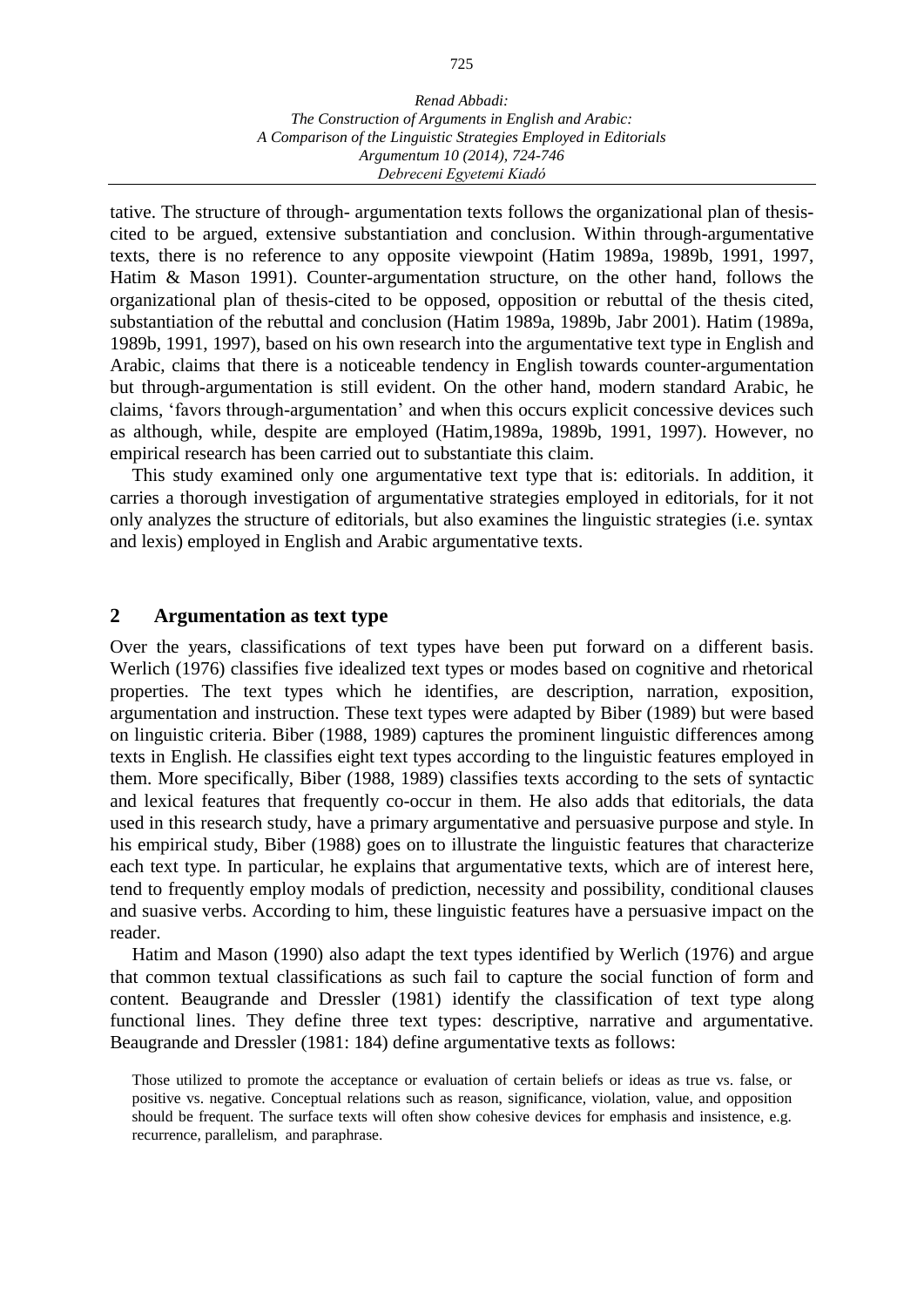In this study, we have adapted Hatim's approach (1991) to text type theory and specifically the two variants of argumentation (through-argumentation and counter-argumentation) and their structures. In general and according to many authors (Toulmin 1958,Werlich 1976, Beaugrande & Dressler 1981), an argumentative text is defined as a form of discourse that attempts to persuade readers to accept a claim, whether that acceptance is based on logical or emotional appeals, or both.

The argument itself, Toulmin (1958) explains, must be set out and presented in 'a sequence of steps' that are based on certain procedural rules.

In addition, this structure which in brief falls into three categories: claim, support and warrant, correspond to Hatim's (1989a, 1991) argument structure. In this study, as will be shown, the argument structure presented by Hatim and Mason (1990 and in Hatim, 1991) is adapted in the investigation and analysis of the data.

More specifically, Hatim (1991) perceives Argumentative texts as texts that evaluate through persuasion and he divides them into two subtypes:

a) Through-argumentation is initiated by a statement of a point of view, that is to be argued through the text. In through- argumentative texts there is no explicit reference to any opposite viewpoint. Hatim (1991) represents the format or structure of throughargumentation as follows:

> THROUGH-ARGUMENTATION ↓Thesis to be argued through ↓Substantiation ↓Conclusion (Adapted from Hatim, 1991, 1997, Hatim & Mason, 1990)

b) Counter-argumentation: is initiated by a thesis which cites the position of an opponent followed by an opposition, substantiation and finally a conclusion. Hatim (1991) represents the format of counter-argumentative texts as follows:

> COUNTER-ARGUMENTATION ↓Thesis cited to be opposed ↓Opposition ↓Substantiation ↓Conclusion (Adapted from Hatim, 1991, 1997, Hatim & Mason, 1990)

Furthermore, Hatim (1991, 1997: 193) distinguishes between two subtypes within counterargumentation: first, the balance argument where an author or writer has the option of signalling the contrastive shift between what may be viewed as a claim and a counter-claim either explicitly or implicitly. Second, the lopsided argument in which the counter-claim is anticipated by introducing an explicit concessive (e.g. although).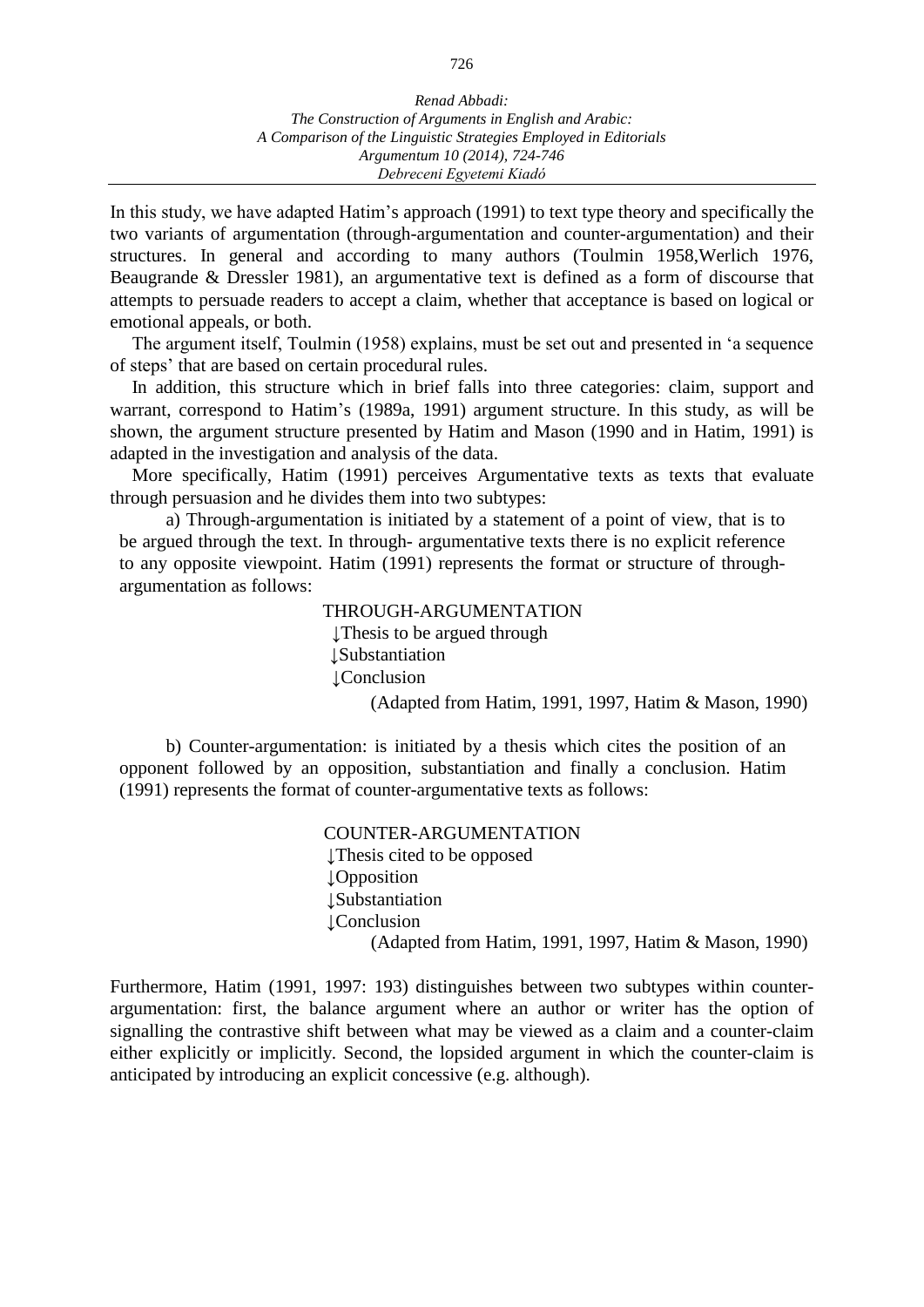#### **3 Argumentative texts across cultures**

Languages differ in their orientation to the reader and in the manner in which ideas are presented and organized and vary in the social functions they serve. More specifically, written texts have different conventions across cultures. Based on Connor (1996), we can recognize a wide variety of conventional styles. The conventions of discourse within each culture provide a framework in which ideas are arranged.

These conventions may express cultural preferences in organization of thought; attitudes towards what kinds of things make a set of ideas more credible.

Accordingly, through-argumentation and counter-argumentation can be referred to as types of reasoning that are culturally oriented.

Hatim (1990, 1997) and Hatim & Mason (1997) illustrate that comparative research in argumentation from a cross-cultural perspective is still at a 'relatively embryonic stage. Hatim (1989a, 1991, 1997: 140), based on his personal experience and research in the field of argumentative texts, detected a noticeable tendency in English towards counter-argumentation (specifically towards the implicit and explicit balance type). In Arabic, Hatim (1997: 140), detected a preference towards employing through–argumentation in texts. He also sets out to confirm that through- argumentation is found in English and counter-augmentation in Arabic, but they are 'out ranked by the other forms' (Hatim 1991, 1997, Hatim & Mason 1997: 133).

Furthermore and as we mentioned earlier, ancient Arab rhetoricians such as Ibn Qudama of the fourteenth century discussed the form of counter-argumentation and recommended it to students of rhetoric. Although Koch (1983: 47) supports the notion that culture dominates rhetoric conventions, she claims that Arabic argumentation when contrasted with western modes of argument, which are based on a syllogistic model of proof and made linguistically cohesive through the subordination and hypotaxis, is found to be essentially paratactic, abductive and analogical. She (1983: 47) goes on to conclude that Arabic argumentation achieves persuasion by making its argumentative claims linguistically present by repeating and paraphrasing them.

In addition, Koch (1983) suggests that this mode of argumentation is definitely due to the centrality of the *Lugah* (Arabic language). More specifically, El-shiyab (1990) illustrates that editorials, as a form of argumentative texts, favour the cohesive type of lexical repetition not only for the purpose of cohesion but for persuasive functions, as well. In his study, El-shiyab (1990) sets out to conclude that English opts for economy in the use of cohesive devices as such, while Arabic largely coheres through the redundant effect created by the high frequency of cohesive devices. In other words, each language has a unique set of rhetorical conventions.

Thus, the tendency to prefer an argumentative style or format over another does not mean that the language lacks that style but means that, for certain reasons, language users (i.e. writers) tend to favor a certain style. Researchers such as Hatim (1989a, 1991) see such preferences to be bound to solidarity, politeness, face saving and pragmatic phenomena.

#### **4 Data and Methodology**

The data used in this study are twenty editorial texts published in daily official newspapers. The editorials discuss different issues concerning the Middle East such and other global political issues.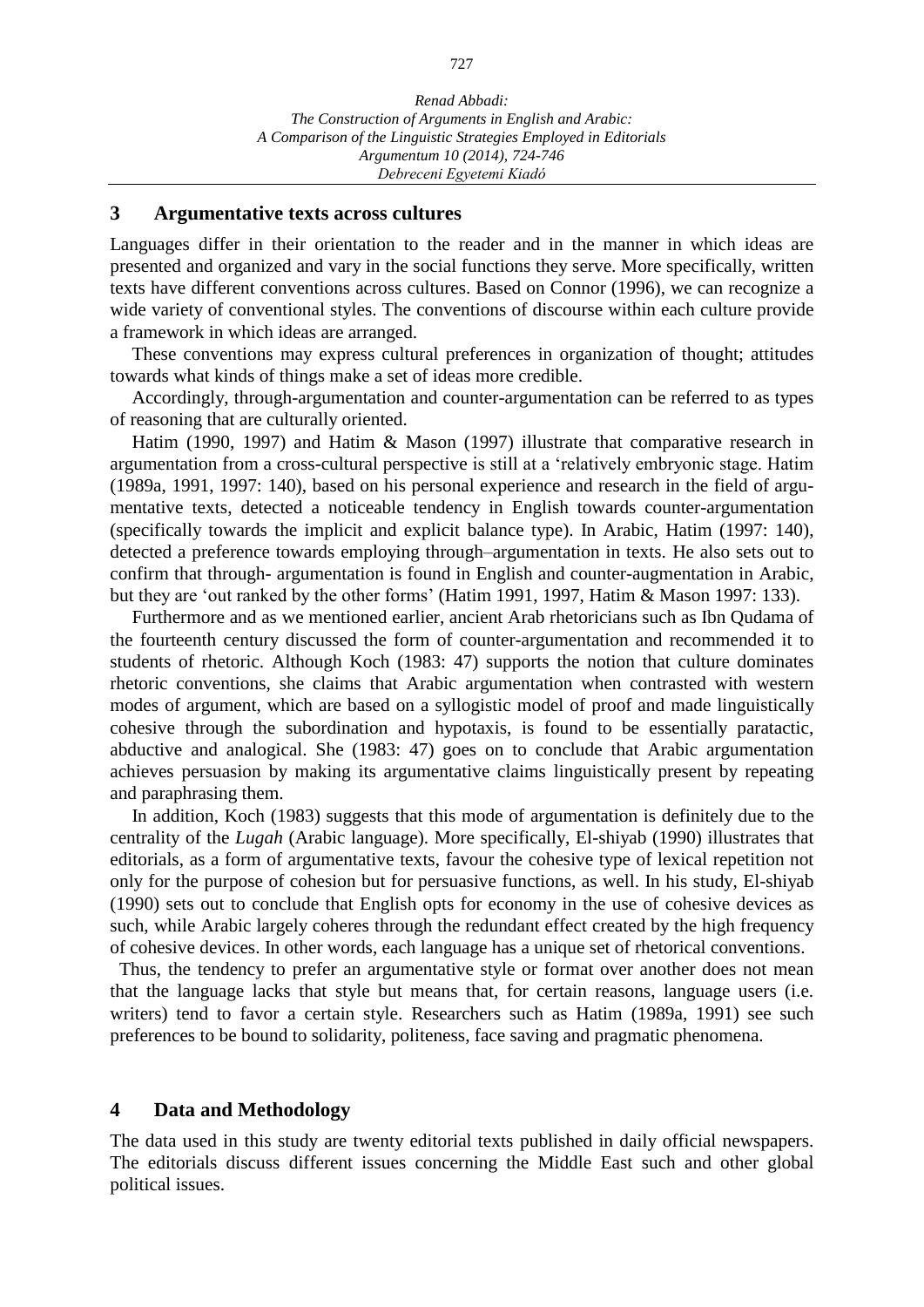The ten Arabic newspaper editorial texts discussed in the study were randomly chosen from different Arabic newspapers such as '*Al-Ahram*', *'Alrai'*, '*Aldustur*' and '*Alarab Alyawm'*. The ten English editorial texts were taken from different different English newspapers such as 'Sydney Morning Herald', 'Boston Globe', New York Times' and 'The Australian'. In general, a newspaper editorial is defined as a newspaper article that expresses the opinion of the editor or publisher of the newspaper on some topical issues. We decided to use editorials as a text form in this research project so that the results and findings of this study would be attributed to language differences and not to the text forms or genres differences.

Secondly, editorials are considered opinionated genres intended to persuade the reader, i.e. 'they are argumentative, in that they consider several different possibilities but seek to convince the reader of the advisability or likelihood of one of them' (Biber 1988: 148). Therefore, newspaper editorials are a rich source of argumentative linguistic features, which in return will help in identifying the different strategies that are employed in English and Arabicargumentative texts.

### **5 Data analysis and results**

#### *5.1 Data analysis*

The data analysis is comprised of two stages. The first stage of analysis was concerned with the text's argument structure, that is, the textual organization of argument in the editorial text. At this stage of analysis, each editorial text was analyzed according to Hatim's (1989a, 1991, and 1997) format of argument structure, in which the organizational structure of argument in through-argumentative texts takes the form of thesis to be argued through, extensive substantiation and conclusion, or the organizational structure of argument in counterargumentative texts takes the shape of thesis cited to be opposed, opposition, substantiation opposition and conclusion.

We would like to point out that the subtypes of counter-argumentation are not accounted for in this study because the aim here was to examine the extent to which English and Arabic employ these two general types of argumentative structure.

The results have been represented in the form of tables. In particular, the results of the analysis of each editorial will be illustrated through a table (see appendix 1).

The second stage of analysis will be investigating the linguistic strategies employed in each editorial. These linguistic strategies to be examined are syntactic and lexical. According to Biber (1988: 150), there are linguistic features which are highly persuasive and highly employed in editorials. The linguistic features, which according to Biber (1988) characterize argumentative texts, that are investigated and analyzed in the Data are the following:

#### A) Modals

- (1) Necessity modals, and they are directly persuasive such as: must and should in English. Similarly, expressing necessity in Arabic is
	- mainly conveyed by the Arabic lexical verbs *yatawajabu* and *yājibu*
- (2) Predictive modals, are 'used to refer to the future, to consider events that will or will not occur' such as: will, would, will not etc in English and the addition of the initial morpheme *Sa* and *sawfa* in Arabic (Biber 1988: 150).
- (3) Possibility modals such as can, may, might and could.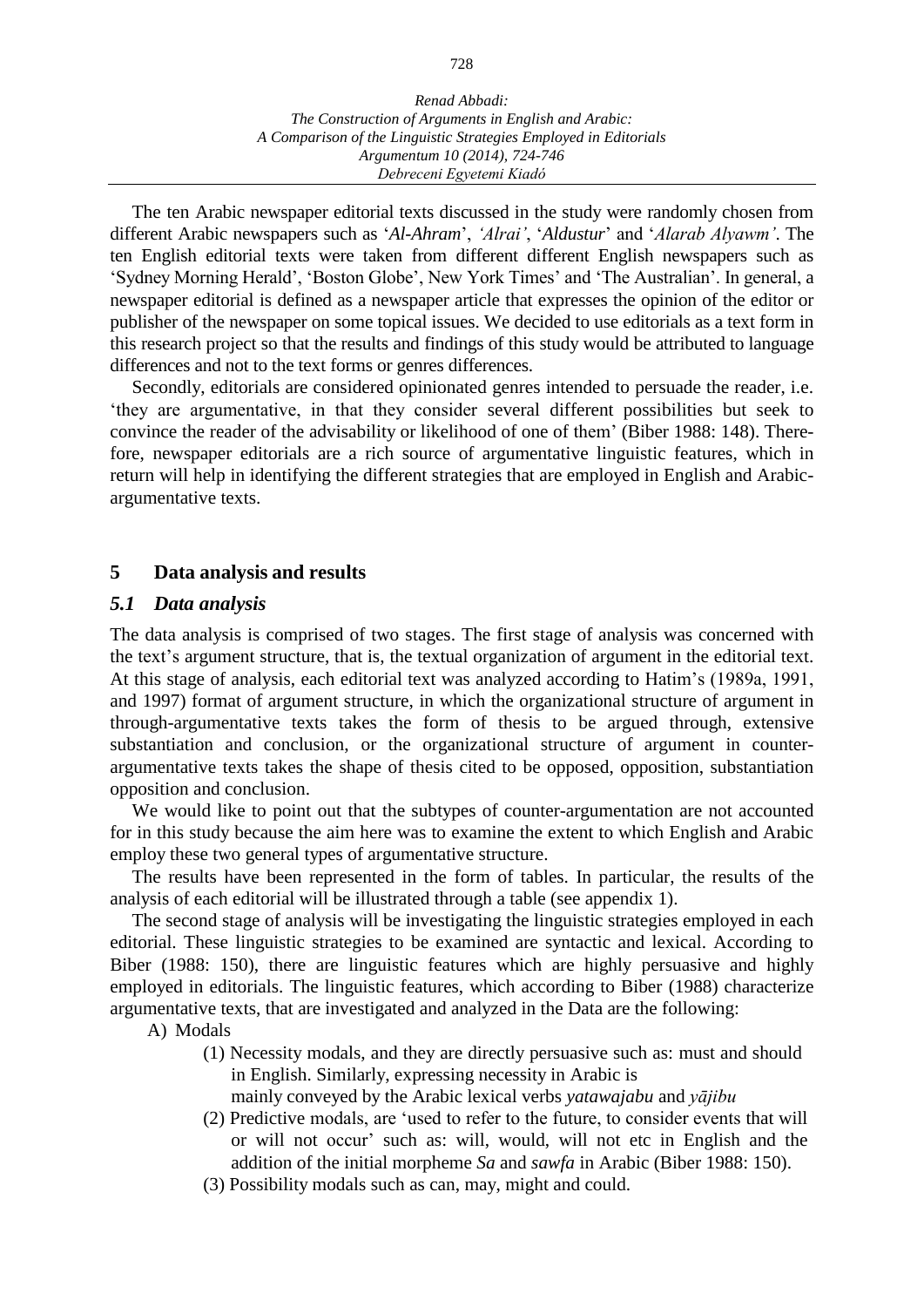- B) Suasive verbs that mark the writer's attempt to persuade the reader that certain events are desirable or probable (McDonald 1989). Verbs such as agree, arrange, ask, beg, command, decide, insist and propose etc.
- C) Conditional clauses, that specify 'the conditions that are required in order for certain events to occur' (Biber 1988: 111).
- D) Repetition and intensifiers.
- E) Concessive adverbials
- (F) Rhetorical questions

The frequency of occurrence of each linguistic feature in the English and Arabic argumentative editorial texts will be represented in the form of tables. The findings will then indicate the extent to which English and Arabic tend to prefer the employment of these linguistic features in argumentative editorial texts.

### *5.2 Results*

### *5.2.1 Organization of arguments*

The Arabic and English argumentative editorial texts were analyzed by applying Hatims' (1991 and 1997) approach to textual analysis of argument structure (see appendix 1). The results of this structural analysis are displayed in the following representative tables:

| Text 1 'The American administration and its trials to escape the Iraqi dilemma' |                                                                                                           |  |  |  |
|---------------------------------------------------------------------------------|-----------------------------------------------------------------------------------------------------------|--|--|--|
| Thesis to be argued                                                             | The US and Britain are facing a critical dilemma in Iraq.                                                 |  |  |  |
| <b>Substantiation 1</b>                                                         | Their failure to establish stability and security in Iraq.                                                |  |  |  |
| <b>Substantiation 2</b>                                                         | The cost of the huge expenses which reach approximately a<br>billion dollars weekly.                      |  |  |  |
| <b>Substantiation 3</b>                                                         | For the Us to withdraw troops from the region would affect the<br>power of its presence in other regions. |  |  |  |
| <b>Substantiation 4</b>                                                         | The withdrawal of troops will have impact on Bush in re-<br>elections.                                    |  |  |  |
| <b>Conclusion</b>                                                               | The USA should confess its failure in establishing stability and<br>security in Iraq.                     |  |  |  |

Arabic editorial texts:

| Text 2 'The Unpredictable world finance' |                                                                              |  |  |  |
|------------------------------------------|------------------------------------------------------------------------------|--|--|--|
| Thesis to be argued                      | World finance is becoming more unpredictable.                                |  |  |  |
| <b>Substantiation 1</b>                  | America's finance has been recovering for two years.                         |  |  |  |
| <b>Substantiation 2</b>                  | Figures show that the Japanese finance is declining further to<br>recession. |  |  |  |
| <b>Substantiation 3</b>                  | The German finance is also heading towards recession.                        |  |  |  |
| <b>Substantiation 4</b>                  | The Euro is still high in comparison with the US dollar.                     |  |  |  |
| <b>Conclusion</b>                        | Where the world finance is heading to is hard to predict.                    |  |  |  |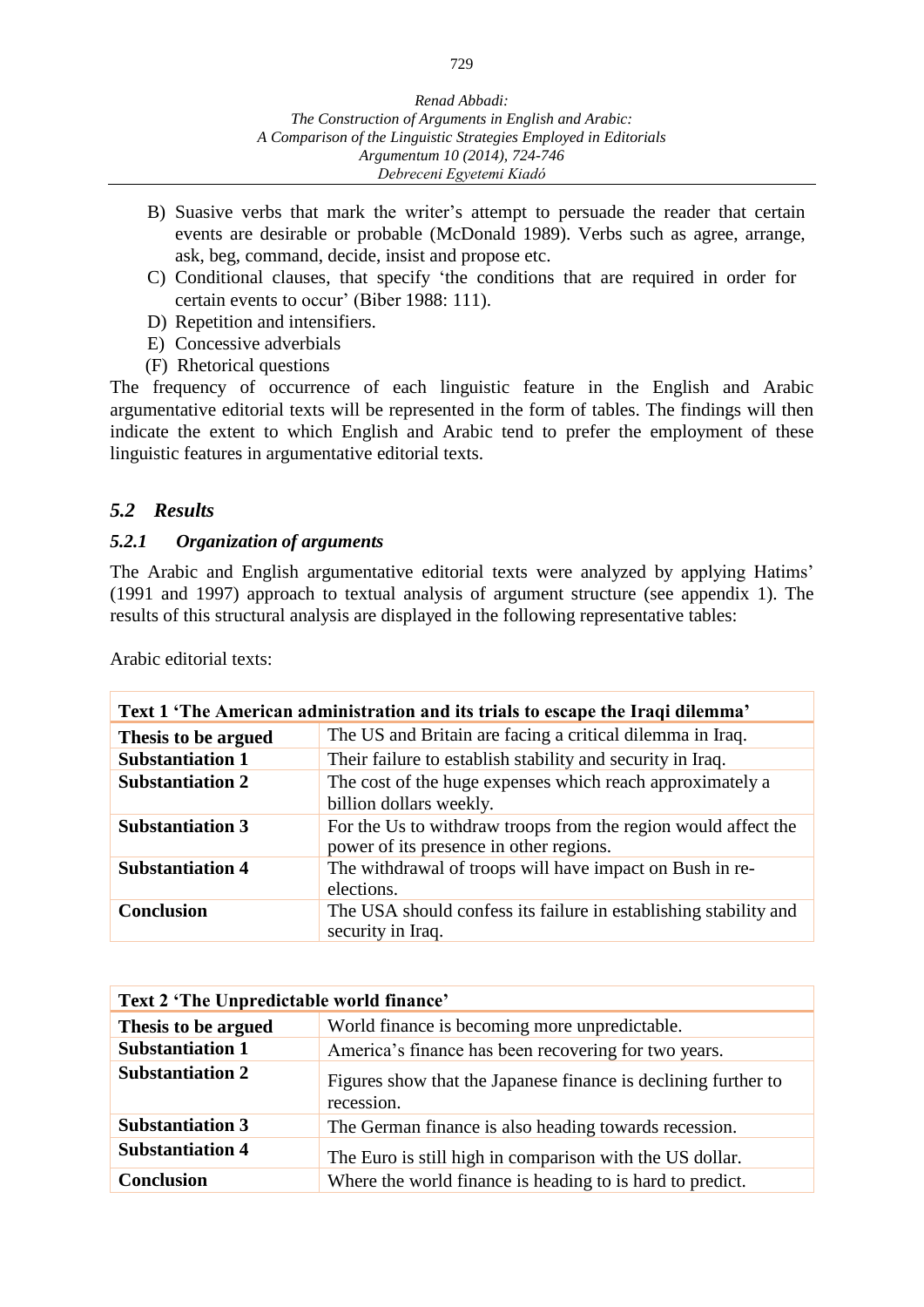| Text 3 'Before the road map demolishes' |                                                                              |  |  |  |
|-----------------------------------------|------------------------------------------------------------------------------|--|--|--|
| Thesis to be argued                     | The Israeli- Palestinian road map to peace can be saved.                     |  |  |  |
| <b>Substantiation 1</b>                 | Israeli role in ironing out difference with Palestinian<br>government.       |  |  |  |
| <b>Substantiation 2</b>                 | Change in Israeli security policy in the west bank.                          |  |  |  |
| <b>Substantiation 3</b>                 | The Palestinian government's role in establishing security for<br>Israel.    |  |  |  |
| <b>Substantiation 4</b>                 | International intervention in commencing Isreali-Palestenian<br>peace talks. |  |  |  |
| <b>Conclusion</b>                       | There is still a chance to save the roadmap to peace.                        |  |  |  |

| Text 4 'How to fix it'  |                                                                      |
|-------------------------|----------------------------------------------------------------------|
| Thesis to be argued     | Ending this war in Gaza begins with recognizing Hamas as a           |
|                         | legitimate political actor                                           |
| <b>Substantiation 1</b> | This was a major concession by Hamas, in opening Gaza to             |
|                         | joint control under a technocratic government that did not           |
|                         | include any Hamas members.                                           |
| <b>Substantiation 2</b> | there must be at least a partial lifting of the 7-year-old sanctions |
|                         | and blockade that isolate the 1.8 million people in Gaza.            |
| <b>Substantiation 3</b> | There must also be an opportunity for the teachers, police, and      |
|                         | welfare and health workers on the Hamas payroll to be paid.          |
| <b>Substantiation 4</b> | Hamas is not just a military but also a political force              |
| <b>Conclusion</b>       | Leaders in Israel, Palestine, and the world's major powers           |
|                         | should believe that policy changes are within reach                  |

English editorial texts:

| Text 1 'The future of the senate' |                                                                                           |  |  |  |
|-----------------------------------|-------------------------------------------------------------------------------------------|--|--|--|
| Thesis to be opposed              | The Senate is an unchanging instrument of democracy                                       |  |  |  |
| Opposition                        | The Senate reform debate is at risk of being derailed before<br>it gets out of first gear |  |  |  |
| <b>Substantiation 1</b>           | This debate is heading for the same brick wall that halted the<br>republican push         |  |  |  |
| <b>Substantiation 2</b>           | No government since 1981 has controlled the Senate.                                       |  |  |  |
| <b>Substantiation 3</b>           | The senate began as a states house but quickly assumed<br>partisanship.                   |  |  |  |
| <b>Conclusion</b>                 | Politics is about self interest and the first challenge is to nurture<br>debate.          |  |  |  |

730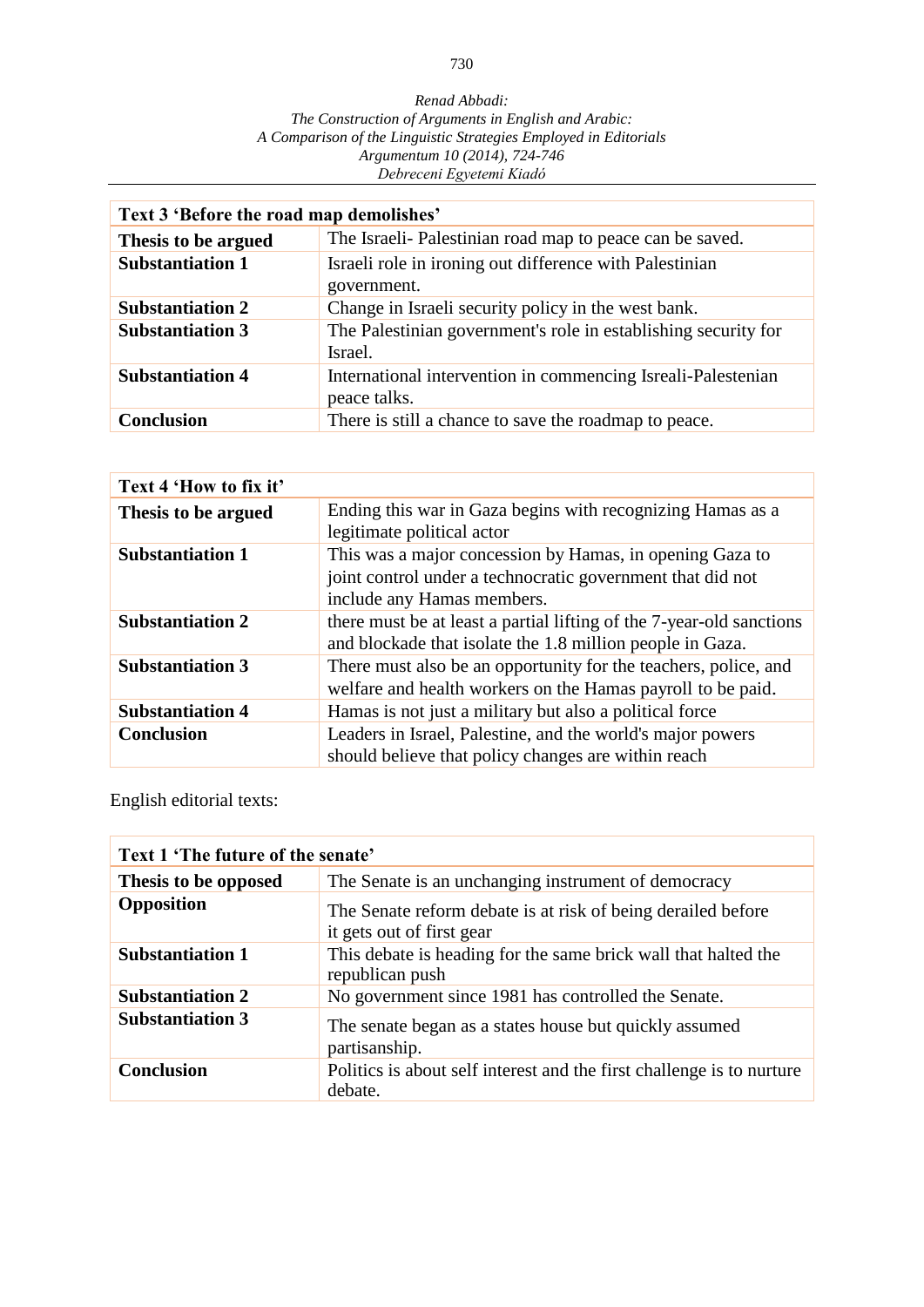| Text 2 'Think globally, act locally' |                                                                                                   |  |  |  |
|--------------------------------------|---------------------------------------------------------------------------------------------------|--|--|--|
| Thesis to be opposed                 | Sydney has benefited considerably from its integration into the<br>global economy.                |  |  |  |
| <b>Opposition</b>                    | From the impassioned globalization debate emerge many<br>contradictory truths.                    |  |  |  |
| <b>Substantiation 1</b>              | Other regions are moving in the opposite direction; getting<br>worse.                             |  |  |  |
| <b>Substantiation 2</b>              | Sydney regions that the least integrated e.g. Campbeltown are<br>facing worse community services. |  |  |  |
| <b>Substantiation 3</b>              | Similar economic and social fragmentation are<br>experienced in western cities e.g. Paris         |  |  |  |
| <b>Conclusion</b>                    | Remember that the lower wage earners are an integral part of<br>any advanced economy.             |  |  |  |

| Text 3 'Law of double jeopardy on trail at last' |                                                                                                                           |  |  |  |
|--------------------------------------------------|---------------------------------------------------------------------------------------------------------------------------|--|--|--|
| Thesis to be opposed                             | DNA testing should be used to convict the guilty.                                                                         |  |  |  |
| Opposition                                       | Results of DNA testing could be inconclusive.                                                                             |  |  |  |
| <b>Substantiation 1</b>                          | The case of Raymond John Caroll who was twice convicted of<br>the murder of Toddler Kennedy.                              |  |  |  |
| <b>Substantiation 2</b>                          | Double jeopardy in the Caroll case, has worked against the<br>delivery of justice.                                        |  |  |  |
| <b>Substantiation 3</b>                          | The defence of double jeopardy raises the specter of public<br>disquiet and outrage.                                      |  |  |  |
| <b>Conclusion</b>                                | Law-makers may discover that the patience of victims and<br>their families, on double jeopardy, does not match their own. |  |  |  |

| <b>Text 4 'America must act on Syria'</b> |                                                                                                                                                                  |
|-------------------------------------------|------------------------------------------------------------------------------------------------------------------------------------------------------------------|
| Thesis to be opposed                      | Anxieties of many opponents on the left by saying: "We don't<br>have the money to take on everybody's war".                                                      |
| Opposition                                | The onus is now on Congress to respond in the face of Syria's<br>Aug. 21 chemical weapons attack on a Damascus.                                                  |
| <b>Substantiation 1</b>                   | An egregious act of mass murder has occurred. More than 1,400<br>have died                                                                                       |
| <b>Substantiation 2</b>                   | In 2007, Israel launched a surgical strike that destroyed a secret<br>Syrian nuclear complex under construction.                                                 |
| <b>Substantiation 3</b>                   | Iran would certainly feel emboldened to proceed with<br>nuclear weapons development, correctly reasoning that<br>U.S. threats are meaningless.                   |
| <b>Conclusion</b>                         | A rejection of this resolution would be catastrophic, not just for<br>him but for the institution of the presidency and the credibility<br>of the United States. |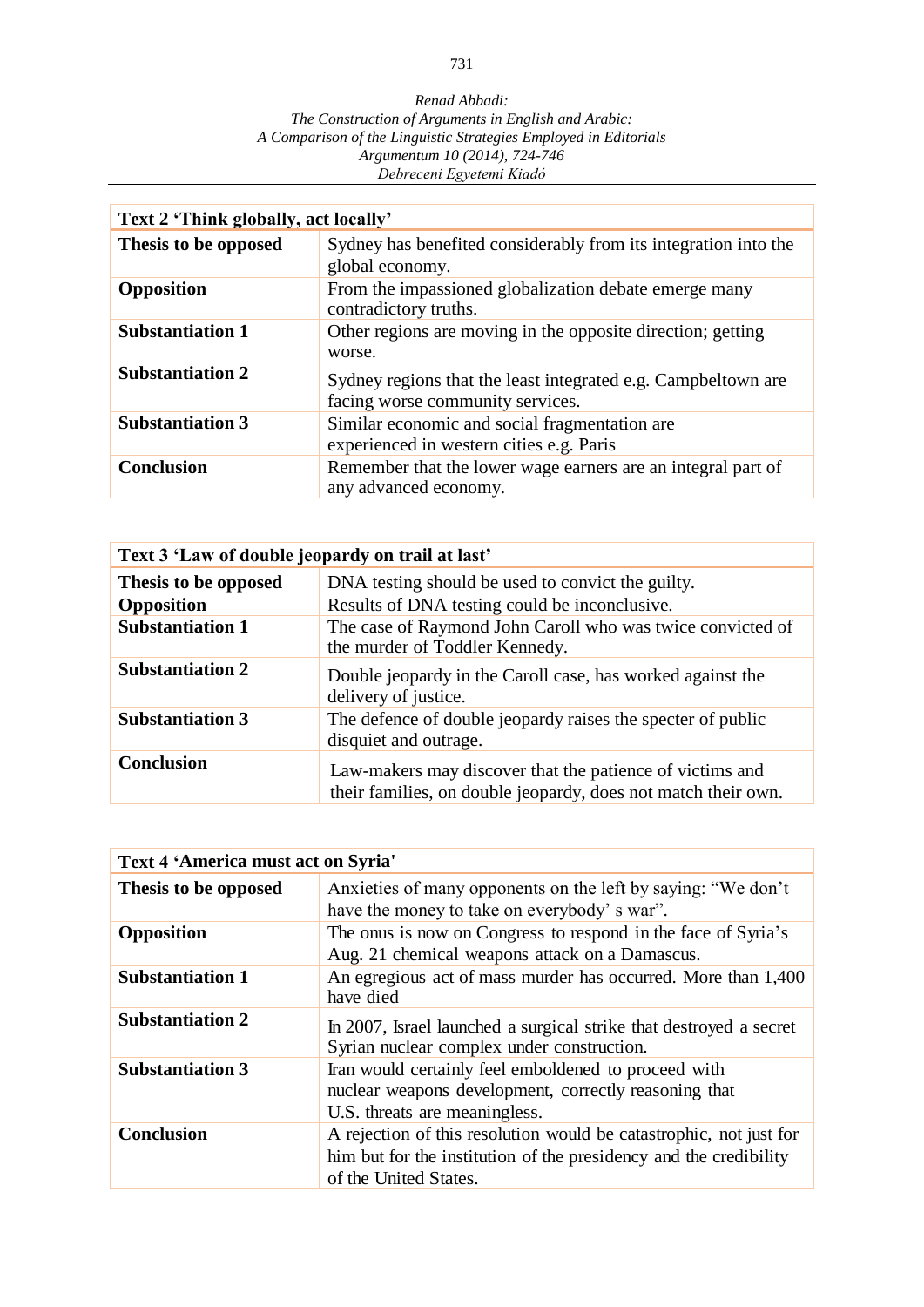As can be seen in the above representative tables, the organization of argument structure in Arabic texts indicates that the ten editorials opt for the construction of throughargumentation. The structures of each of the Arabic texts follow the pattern of 'thesis cited to be argued through – substantiations – conclusion'. In each text, the thesis sets the scene for the entire argument (e.g. 'the US and Britain are facing a critical dilemma in Iraq' in text 1). Then substantial evidence or proof is given to support the thesis (e.g. the sequence of substantiation 1, 2, 3 and 4 in text 1).

On the one hand, the final part of the Arabic editorial text offers the author's evaluation of the whole situation (e.g. The USA should confess its failure in establishing stability and security in Iraq'). On the other hand, the tables that represent the construction of argument in the ten English editorials opt to follow the construction of the sub types of counterargumentation (balance and lopsided). For example, in text 2 the author states the thesis he is about to oppose 'Globalisation has benefited Sydney economically'. Then the statement of opposition is set out 'From the impassioned globalisation debate emerge many contradictory truths'. Evidence to back up the opposing claim is provided through the sequence of substantiation 1, 2 and 3. Finally, evaluation of the claim and counter-claim is offered by the author '…the integral parts of an advanced economy.'

### *5.2.2 Linguistic features*

At this level of analysis, the frequent co-occurrence of some linguistic features that characterize argumentative texts is represented in the form of tables.

The objective of this analysis is to determine which argumentative strategies English and Arabic prefer to employ in editorials. Furthermore, the analysis detects the linguistic strategies that recur more frequently in each language. As mentioned earlier, the linguistic features that are investigated are: concessive adverbials, modality, conditional clauses, lexical repetition, intensifiers, rhetorical questions and suasive verbs. The frequent occurrence of these linguistic features is calculated in texts varying in length of over 500 words. In order to achieve a meaningful comparison between texts of ranging length we processed the raw results in terms of a standard frequency of occurrence of linguistic features per 1000 words.

The results of the frequent occurrence of these features in the Arabic editorials are as follows:

| <b>Linguistic feature</b>    | Text 1       | Text 2       | Text 3                  | Text 4   | Text 5       | Text 6   | Text 7       | Text 8       |              | Text 9 Text 10 | <b>Mean</b> |
|------------------------------|--------------|--------------|-------------------------|----------|--------------|----------|--------------|--------------|--------------|----------------|-------------|
| <b>Concessive Adverbials</b> | $\mathbf{0}$ | $\mathbf 2$  | $\overline{\mathbf{4}}$ |          | 3            | $\bf{0}$ | 4            | 3            | $\mathbf 2$  |                | 2.1         |
| <b>Necessity Modals</b>      | $\mathbf{0}$ | $\mathbf{0}$ | 0                       | 1        |              | $\bf{0}$ | $\bf{0}$     | $\mathbf{0}$ | $\mathbf{0}$ |                | 0.3         |
| <b>Predictive Modals</b>     | 8            | 4            | 4                       | 6        | 4            | 5        | 6            | 8            | 9            | 9              | 6.3         |
| <b>Possibility Modals</b>    | 28           | 12           | 16                      | 20       | 21           | 19       | 23           | 21           | 18           | 17             | 19.5        |
| <b>Conditional clauses</b>   | $\mathbf{0}$ | $\mathbf{0}$ | 0                       | 1        | $\mathbf{0}$ | $\bf{0}$ | $\bf{0}$     | 1            | $\mathbf{0}$ | 0              | 0.2         |
| <b>Lexical repetition</b>    | 24           | 20           | 20                      | 19       | 18           | 21       | 22           | 15           | 24           | 21             | 20.4        |
| <b>Intensifiers</b>          | 8            | 4            | 8                       | 7        | 6            | 8        | $\mathbf{2}$ | 8            | 9            | 8              | 6.8         |
| <b>Rhetorical Ouestions</b>  | $\mathbf{0}$ | $\mathbf 0$  | 0                       | $\bf{0}$ | $\mathbf 0$  | 0        |              | $\mathbf{0}$ | $\mathbf{0}$ | 0              | 0.1         |
| <b>Suasive verbs</b>         | 24           | 12           | 12                      | 21       | 18           | 11       | 10           | 12           | 18           | 21             | 15.9        |

**TABLE 5.1: occurrence of linguistic features in Arabic**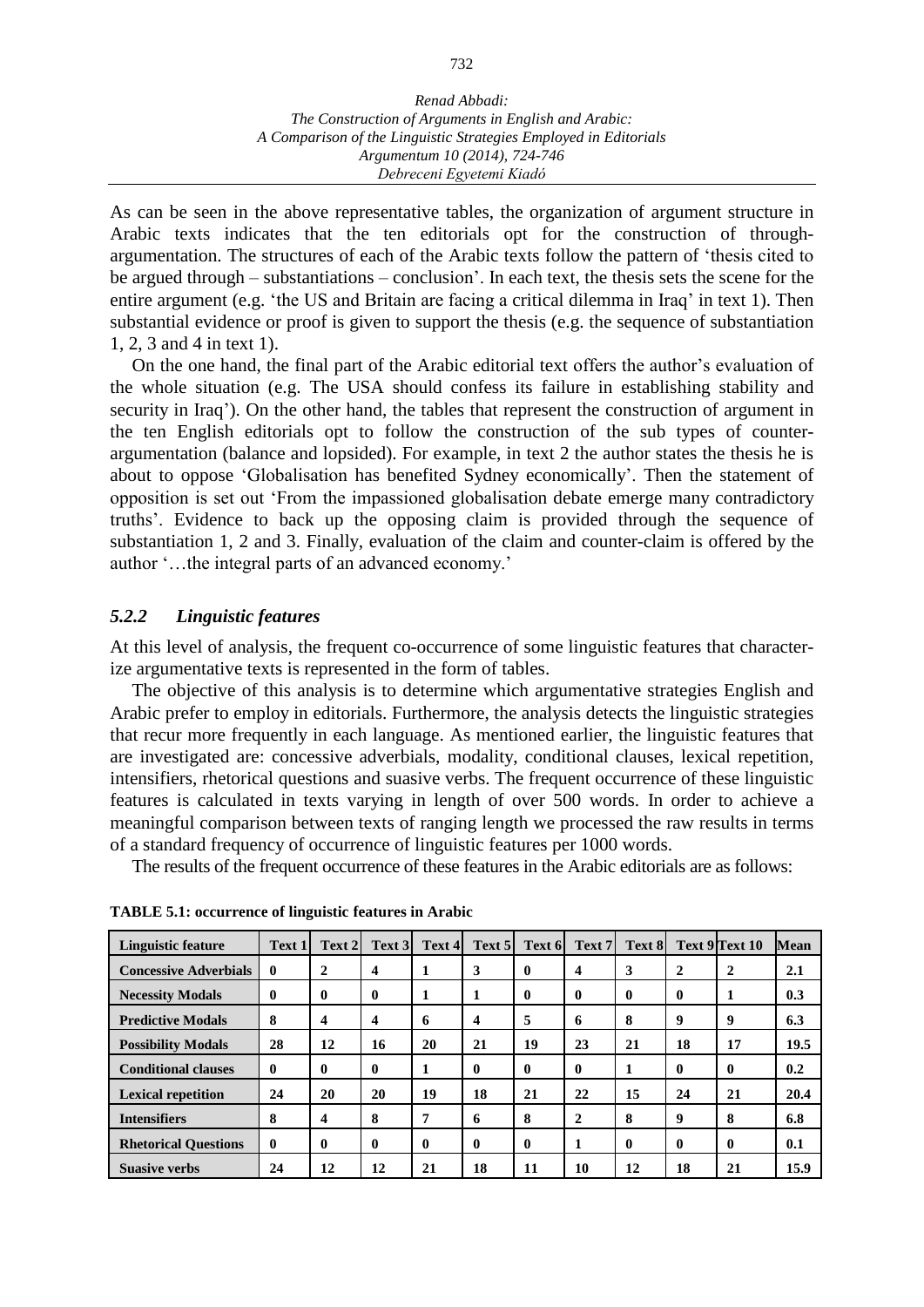It is obvious from the above table that Arabic opts for lexical repetition, demonstrating that it is the highest ranking strategy employed in the Arabic editorials. Features such as possibility modals and suasive verbs also indicate a relatively high frequency of occurrence. However, features such as concessive adverbials, predictive modality and rhetorical questions demonstrated an infrequent occurrence across the Arabic editorials. Table 1 reveals a zero mean reading in the case of necessity modals, rhetorical questions and conditional clauses. Clearly, the table above demonstrates that there is variability in the frequency use between features in Arabic. For example, where the occurrence of lexical verbs that convey necessity was not evident in the ten Arabic editorials, there was evidence of frequent reoccurrence in the use of possibility modals.

The following table represents the frequent occurrence of linguistic features among the English editorial texts:

| <b>Linguistic feature</b>    | Text 1                  | Text 2         | Text 3       | Text 4 | Text 5 | Text 6 | Text 7       | Text 8         | Text 9 | Text 10 | Mean |
|------------------------------|-------------------------|----------------|--------------|--------|--------|--------|--------------|----------------|--------|---------|------|
| <b>Concessive Adverbials</b> | $\overline{2}$          | 2              | 8            | 4      | 5      | 7      | 8            | 2              | 6      | 3       | 4.7  |
| <b>Necessity Modals</b>      | 4                       | 4              | 8            | 5      | 5      | 3      | 6            | 3              | 4      | 9       | 5.1  |
| <b>Predictive Modals</b>     | 8                       | 4              | 6            | 8      | 3      | 6      | 6            | 7              | 5      | 9       | 6.2  |
| <b>Possibility Modals</b>    | 6                       | $\overline{2}$ | 14           | 7      | 5      | 11     | 8            | $\mathbf{2}$   | 10     | 11      | 7.6  |
| <b>Conditional clauses</b>   | $\overline{\mathbf{4}}$ | 0              | $\mathbf{2}$ | 4      |        | 1      | 3            | 1              | 3      | 3       | 2.2  |
| <b>Lexical repetition</b>    | 8                       | 2              | 8            | 6      | 4      | 5      | 6            | $\overline{4}$ | 7      | 8       | 5.8  |
| <b>Intensifiers</b>          | 12                      | 2              | 12           | 11     | 7      | 8      | 8            | 9              | 4      | 12      | 8.5  |
| <b>Rhetorical Ouestions</b>  | $\mathbf{2}$            | 0              | $\mathbf{0}$ | 1      |        | 1      | $\mathbf{2}$ | $\bf{0}$       |        | 0       | 0.8  |
| <b>Suasive verbs</b>         | 8                       | 4              | 4            | 11     | 4      | 3      | 3            | $\mathbf{2}$   | 7      |         | 5.3  |

**TABLE 5.2: Occurrence of linguistic features in English**

The results show that there is an extensive use of concessive adverbials in English. On the other hand, the frequency of use of rhetorical questions in English was found to be low, with the occurrence of two in only one text. However, the results indicate that there is relative consistency in the occurrence of features among the ten English editorials. Further examples will be illustrated shortly in the discussion.

The table below represents the comparison between the mean scores of linguistic feature occurrence in the English and Arabic texts.

**TABLE 5.3: Comparison table of the Occurrence of features in English and Arabic**

| Linguistic feature           | Arabic | <b>English</b> |
|------------------------------|--------|----------------|
| <b>Concessive Adverbials</b> | 2.1    | 4.7            |
| <b>Necessity Modals</b>      | 0.3    | 5.1            |
| <b>Predictive Modals</b>     | 6.3    | 6.2            |
| <b>Possibility Modals</b>    | 19.5   | 7.6            |
| <b>Conditional clauses</b>   | 0.2    | 2.2            |
| <b>Lexical repetition</b>    | 20.4   | 5.8            |
| <b>Intensifiers</b>          | 6.8    | 8.5            |
| <b>Rhetorical Questions</b>  | 0.1    | 0.8            |
| <b>Suasive verbs</b>         | 15.9   | 5.3            |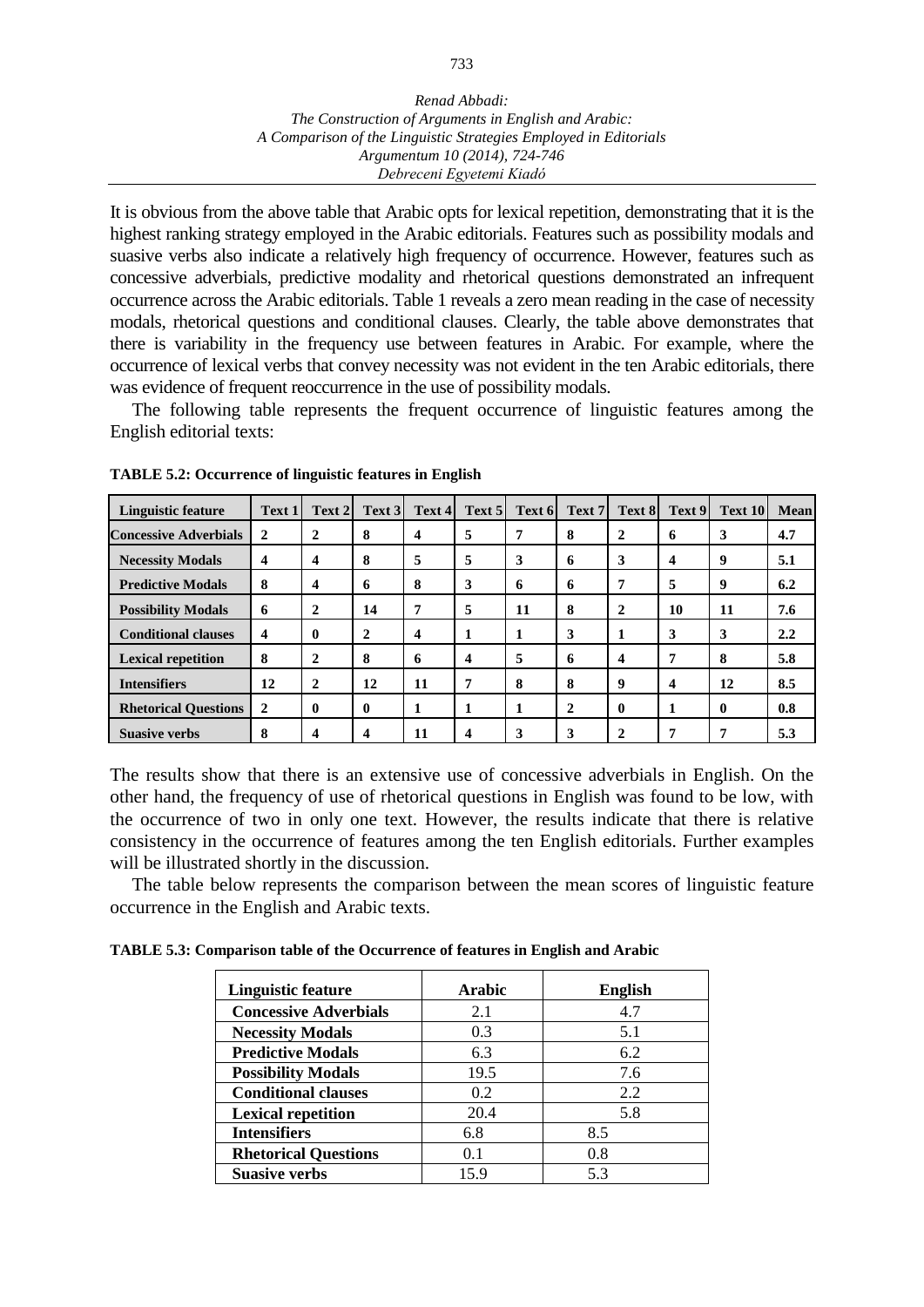#### **6 Discussion**

The analysis of argument organization in the twenty Arabic and English editorials shows that the ten Arabic editorials opt for the construction of through-argumentation. On the other hand, the results indicate that the ten English editorials tend to follow the construction of the subtypes of counter-argumentation (balance and lopsided). In the view of what these different preferences show regarding the argument structure in Arabic and English editorial texts, one should bear in mind that the selection of an argument structure is far from being random.

Argument structure, as Nariyama (2001: 127) argues, is determined by recognized discourse properties of arguments as topic and readership. Even though the manifestation of preferred argument structure and what governs that preference may differ from Arabic to English, the existence of the two argument constructions (i.e. through-argumentation and counter-argumentation) seems to be relatively stable across the two languages.

Further, English and Arabic are dissimilar for reasons other than those of their different linguistic patterns such as writing conventions and styles of constructing thoughts.

We will now expand on the results and findings of the second stage of analysis (represented in tables 5.1, 5.2 and 5.3). Textual analysis that investigates the co-occurring linguistic features of different text types has been the focus of discourse research for the past two decades such as that of Biber (1989 and1992). Moreover, the textual linguistic features examined and analysed in this study are considered to be notably central in the structuring of discourse (Biber 1989).

The comparison between the occurrence of linguistic argumentative features across English and Arabic editorials is illustrated in figure 6.1:



*Figure 1: The occurrence of linguistic features in English and Arabic editorial texts*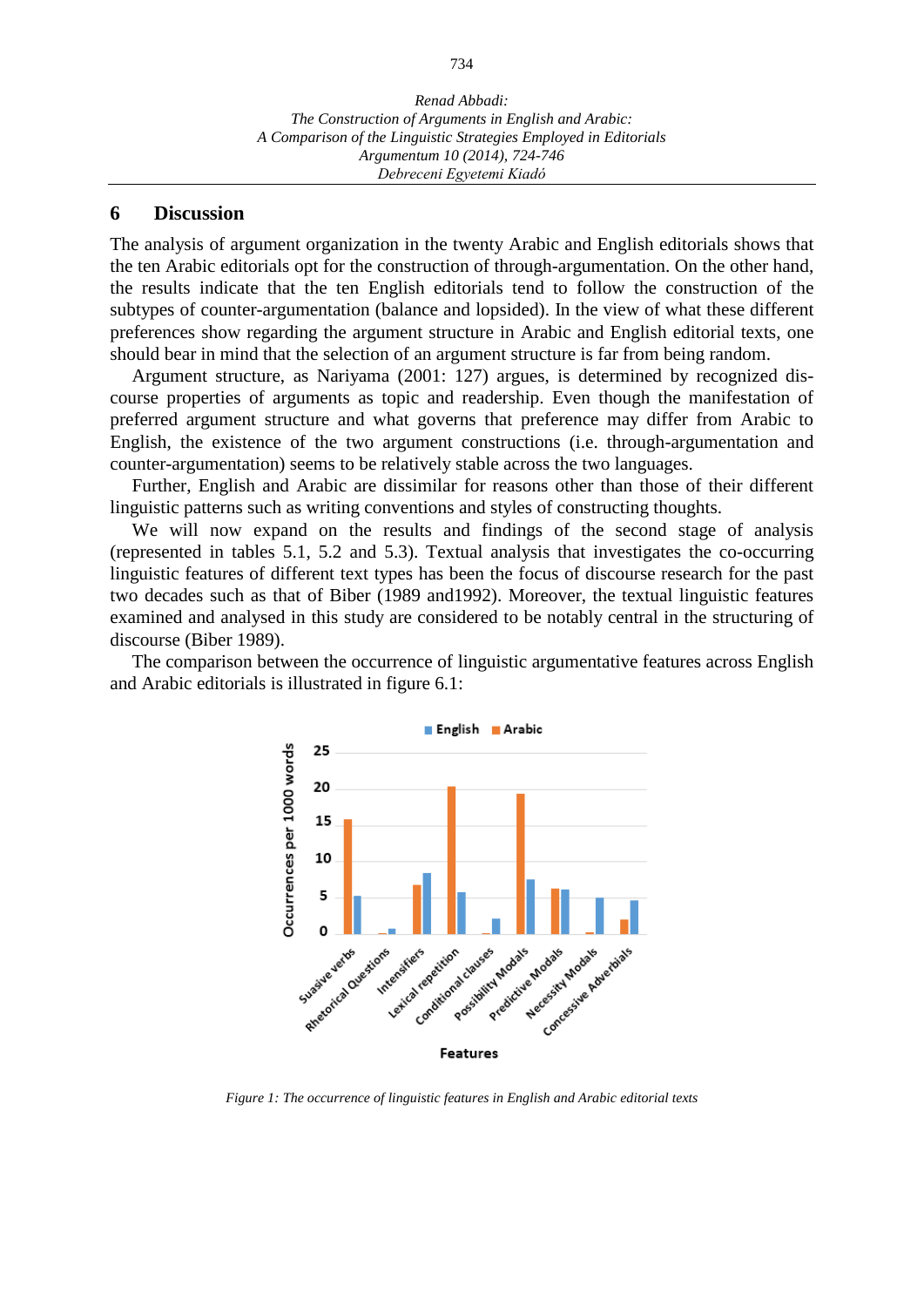Figure 6.1 demonstrates that there is a significant difference in the employment tendency of some linguistic features. Obviously, English and Arabic texts favour the employment of certain features over others.

The linguistic features, when compared, tend to vary in the degree of frequent occurrence not only between the languages but also within a language itself. We will now expand on these differences:

### *6.1 Concessive adverbials*

Table 5.3 illustrates the significant difference between English and Arabic in their employment of concessive adverbial. English texts showed frequent use of 'although and though'. In comparison with English, Arabic texts demonstrated a slight use of concessive adverbials. Though, the most frequent concessive expressions employed in Arabic were '*a 'larghm min'* and '*birghm min*', the highest rank of occurrence for these two expressions was twice in the Arabic text (see appendix). Based on the results, one can assume that Arabic favours implicit concessions, whereas English appears to prefer the use of explicit lexical concession.

### *6.2 Modality*

Modals, similarly to the other linguistic feature in this study, can mark the writer's persuasion. Their meanings have to do with the writer's attitude towards the issue being discussed in the context of such things as obligation, possibility and prediction (Biber 1988).

#### *Necessity modals*

The results in figure 6.1 are striking. As we can see, Arabic texts seem less likely to employ any necessity expressions (e.g. the verbs *yajib* or *yatawajab*).

It seems that the authors of these texts favour the frequent use of evaluative markers. In general, there was an extensive use of evaluative markers such as '*inna, innama, laqad*, etc.'. These markers are considered, by some Arabic researchers (Fakhri 1993: 147 and Obeidat 1998), as sentence modifiers and their function is to emphasize the content of the whole sentence they introduce. Researchers, such as Fakhri (1993), interpret the frequent use of '*inna*' in texts as a stylistic common feature of Arabic writing. One of the frequent occurrences of this marker can be found in text 1 as in the following example:

…*inna alhzb aldimuqraty qad bda' bistithma:r alha:la al 'ra:qya*…

…*The Democratic party has begun taking advantage of the Iraqi situation*…

Nevertheless, English editorials (table 5.2) showed a consistent frequent use of necessity modals such as *must* and *should.* The frequency of their employment reached up to four occurrences per text.

### *Predictive modals*

Predictive modals, upon examining table 5.3, appear to be employed in Arabic (*sawfa)* and English (will and would) with nearly the same frequency of occurrence. However, insignificant difference was found in the employment of the two features of predicative modals.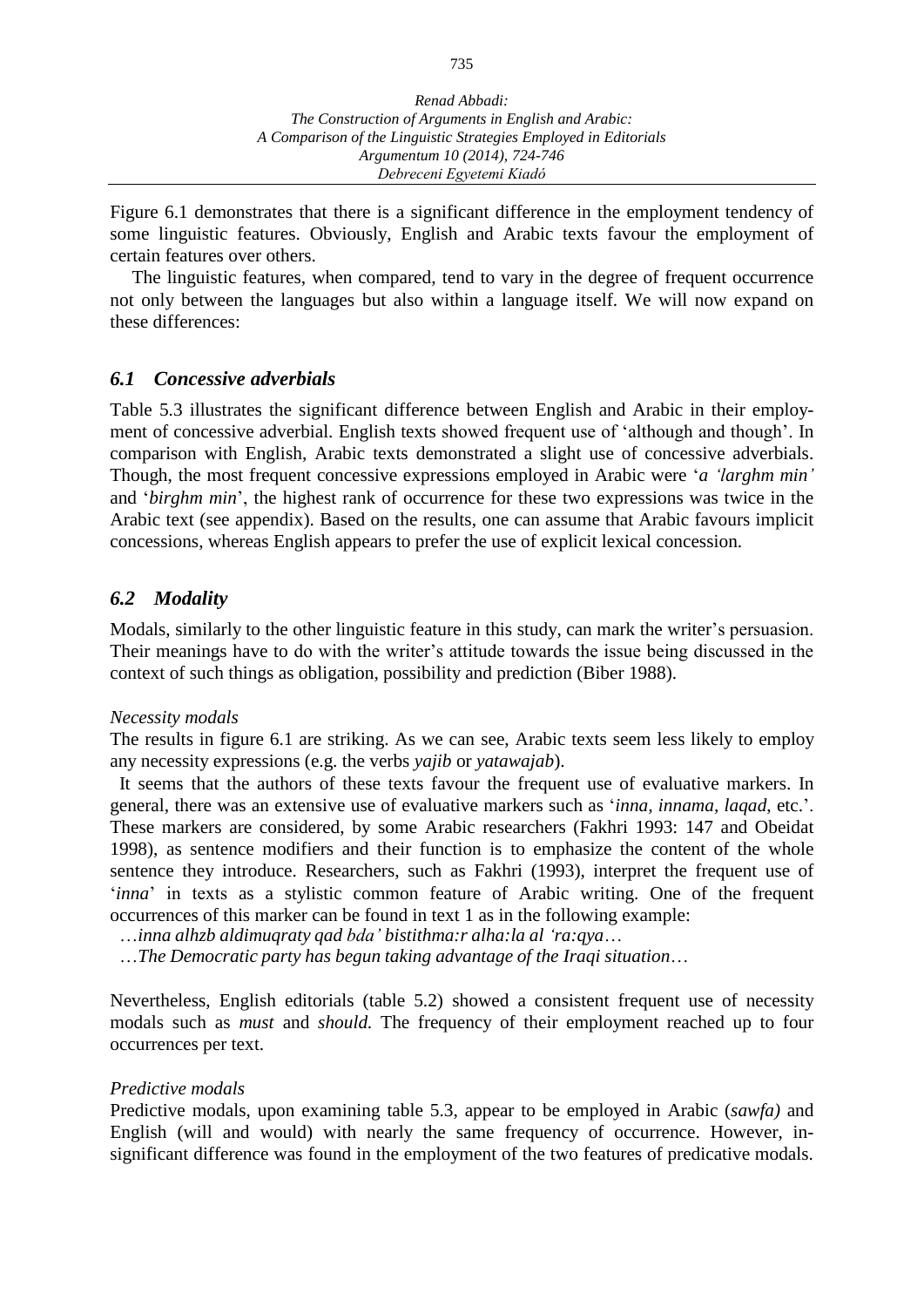Predicative modals seem to be salient linguistic feature of editorials in both languages (Fakhri 1993).

#### *Possibility modals*

It is quite noticeable from figure 6.1 that there is a significant difference between English and Arabic in the frequent employment of possibility modals. This could be due to what Hatim (1997) claims to be a face-saving device by which the writer tries to avoid imposing his or her opposition. It seems though that the writers tend to use possibility modals to mark assessment of likelihood in their argument. It could be argued that use of modal expressions such as *may* and *could* in English and It appears possible that the use of modal expressions such as *may* and *could* and '*mi:nna almumkini*' in Arabic is strategic, in that such devices are effective when writers do not want to force their opinion explicitly.

#### *6.3 Conditional clauses*

Although conditional clauses are considered as features used to consider different perspectives of the issues discussed in editorial texts (Biber 1988 and 1989), the English editorial texts show a relatively low frequency in the occurrence of conditional clauses.

In Arabic, the results show, however, no occurrence of any conditional type construction (e.g. *ida (if)* and *ida lam (if not)* construction) in any of the three selected editorial texts. It is safe to say that Arabic seems to favour evaluating the issue or situation as an attempt for persuasion.

### *6.4 Lexical Repetition*

Table 5.3 and figure 6.1 indicate that there is a clear difference between English and Arabic in the tendency to employ lexical repetition as an argumentative strategy. Lexical repetition is said to be 'not a result of non- linguistic patterns or randomness' (Menacere 1992: 32) as has unjustifiably been claimed by linguists. It can be inferred from the results that Arabic tends to favour repetition of what is considered to be implicit in English. Menacere (1992: 36) emphasizes that lexical repetition should not be signalled out from the textual analysis or considered in isolation, but should rather be seen as forms which combine together to fulfill the persuasive function in the process of communication.

Building on table 5.2, English lexical repetition is, however, employed with an average occurrence ranging from two occurrences to eight per text. Al-Jabr (1985: 195) attributes the repetition of lexis in texts to the tenor of the text. Therefore, the function of the text, being persuasive in this study, determines the degree of the use of linguistic devices.

This study seeks to establish that lexical repetition is not uncommon in Arabic and that this recurrence is not only restricted to lexis and that complete phrases and clauses are likely to recur, too. For example, the following phrase recurred in the Arabic text 3:

*'laqad bata wadihan…*' translation: (it has been made clearly that…)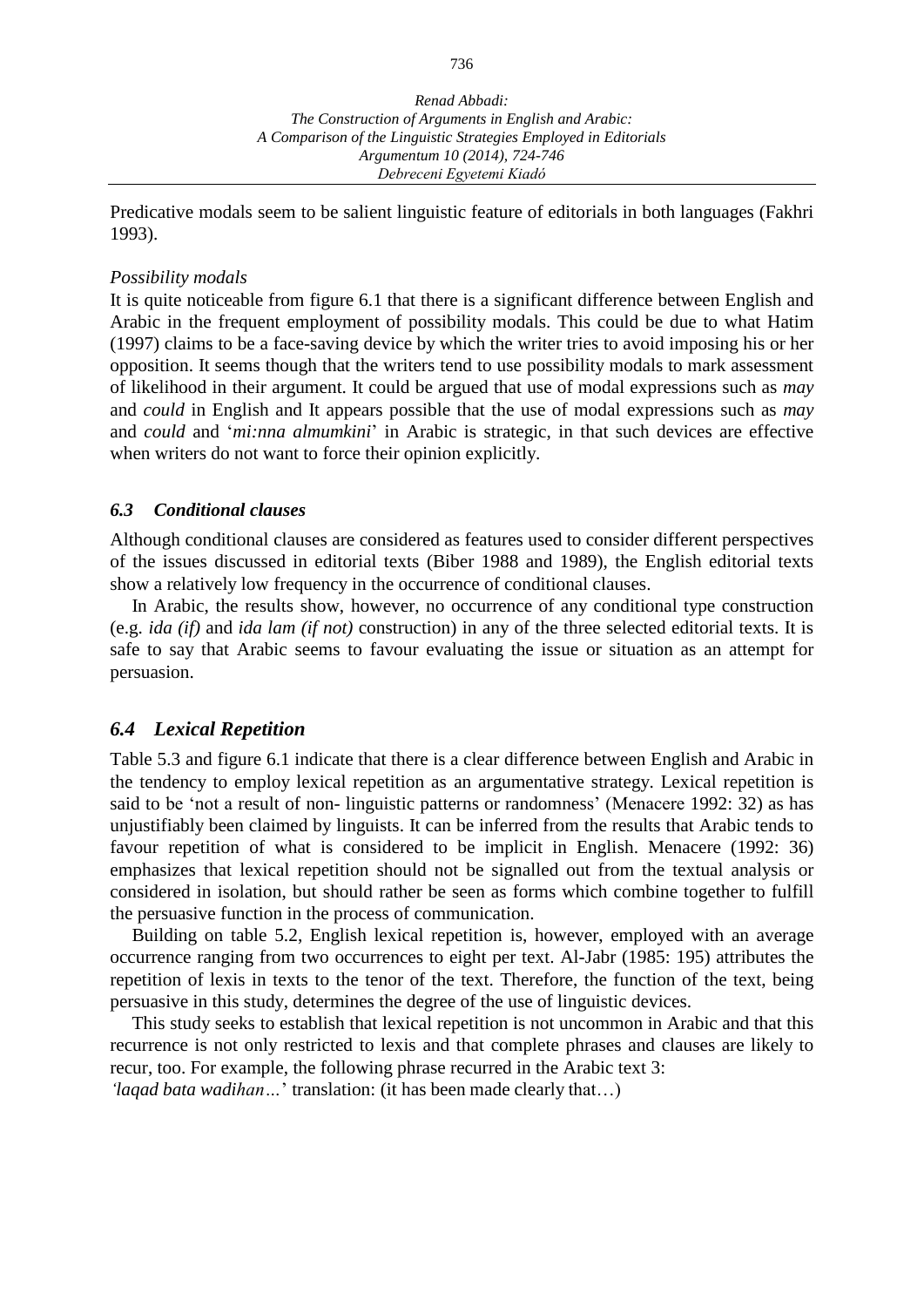*A Comparison of the Linguistic Strategies Employed in Editorials Argumentum 10 (2014), 724-746 Debreceni Egyetemi Kiadó*

### *6.5 Intensifiers*

In general, intensifiers tend to place emphasis on the subject matter under discussion (e.g. by using *certainly*, and equivalent devices in Arabic such as '*bitaki:d'* meaning *'certainly'*. The results show (see figure 6.1 above) that English editorials tend to employ intensifiers more than Arabic editorials. Arabic texts show frequency in the use of intensifiers with an average of 6.8 while English scored an average of 8.5.

### *6.6 Rhetorical questions*

Rhetorical questions are usually defined as statements regarding one's opinion rather than genuine requests for information. The results shown in figure 6.1 and table 5.3 seem striking; Arabic hardly employed any rhetorical question in any of the ten texts, whereas English shows a small usage (i.e. an average of 0.8) in only one of the texts. For example, '…is the senate in need of reform?' as in text 1.

### *6.7 Suasive verbs*

Figure 6.1 indicates that the Arabic texts show a high frequency in the use of suasive verbs with an average mean of 15.9 which approximately triples the average score in English texts (table 5.3). Examples of suasive verbs that occurred in the English texts are *agree, ask*, *suggest*, *insist*, *urge*, *propose*, etc. In the Arabic texts, verbs such as '*yahthu*' (urges) and '*aqtarihu*' (suggests) were noted. The significant difference in the employment of suasive verbs could be due to the fact that the frequent use of suasive verbs indicates the writer's attempt to grip the reader's attention in order to achieve a more 'empahtic effect' Jabr (1985).

### **7 Conclusion**

The argumentative strategies employed in English and Arabic editorials may differ not only in the textual structure of argumentation but also in the linguistic strategies employed. The differences between English and Arabic in the tendencies to employ argumentative strategies in editorials are interesting, in that researchers indicated that both through-argumentation and counter- argumentation do exist in both languages. Thus, by analyzing the findings one might be able to detect the reasons why English and Arabic opt for different argumentative strategies in editorials. However, in order to generalize such a conclusion to all argumentative texts, more argumentative text forms (debates, political speeches etc.) need to be investigated. Moreover, probably more argumentative linguistic features should be looked into.

This study reinforces the point that Arabic writers have historically had the option to develop counter-arguments yet they prefer to develop through-arguments. As Sa'adeddin (1989) points out, the textual features we might find through the analysis of one text represent only one rhetorical option, which is typically preferred because these features indicate solidarity and shared cultural beliefs within each language.

In conclusion, more empirical and comparative research is required in the field of argumentative texts, and particularly in the area the tendencies to favour certain strategies among others. This study restricted its discussion to some of the linguistic features that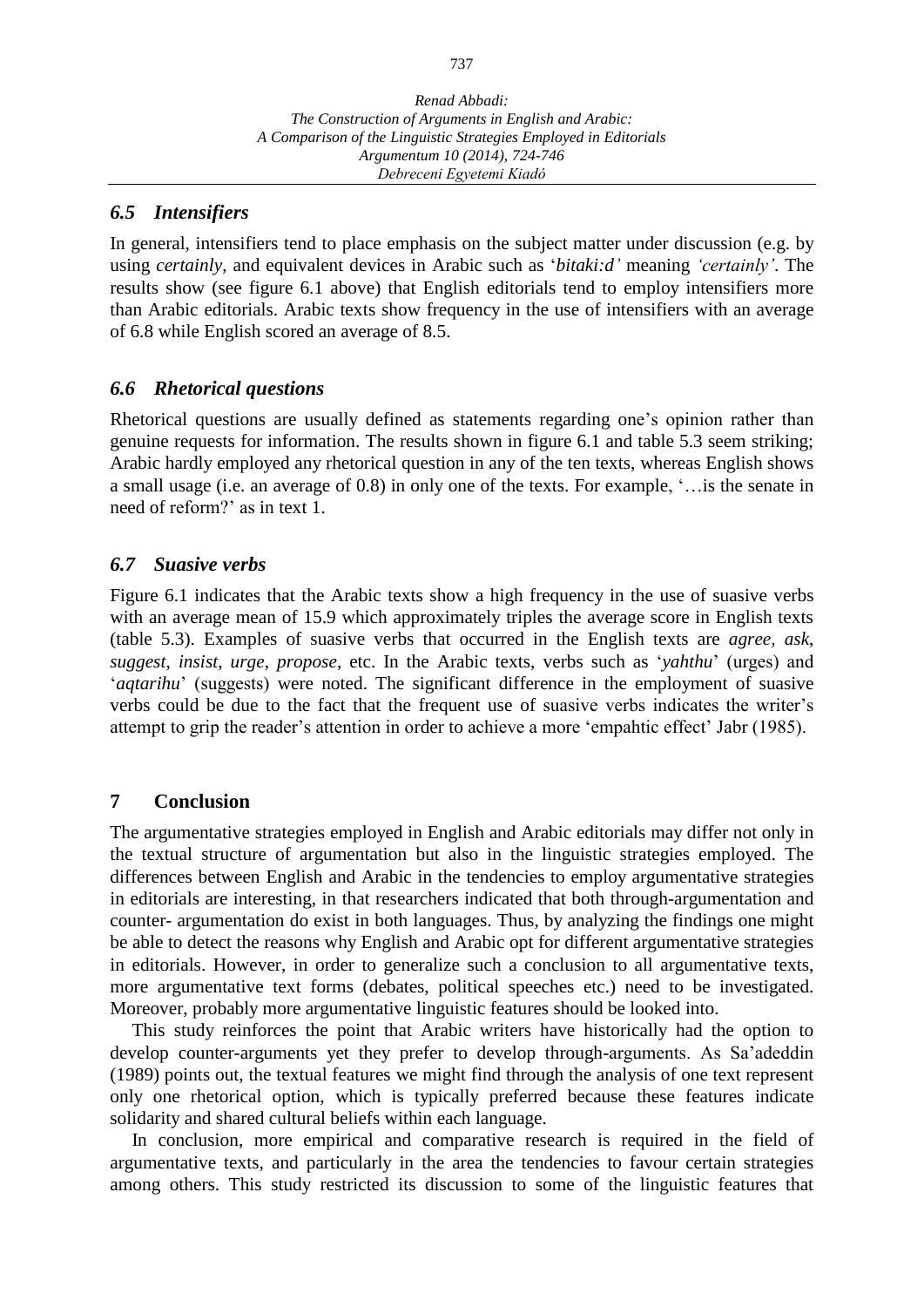characterize argumentation. It is equally important to consider other features in a more expanded study. For example, the English editorial texts tended to employ direct quotations from others to support their argument, whereas Arabic texts showed no tendency toward such a strategy.

#### **References**

- Al-Jabr, M. (1985): *A contrastive Linguistics study of Textual Cohesion in English and Arabic and its Implications for Arabic Speaking Students' Problems in Reading English Texts.* First National Symposium on Language Teaching in Kuwait. 180-213.
- Andrews, R. (1989): *Narrative & Argument.* Philadelphia: Open University Press.
- Baciu, E. (2010): Argumentative Strategies in Political Discourse. *[Petroleum](javascript:__doLinkPostBack() – Gas [University](javascript:__doLinkPostBack() of Ploiesti Bulletin, Philology Series*. Vol. 26:2, 87-92.
- Baker,M. (1992): *In other words. A course book on translation.* New York: Routledge.
- Beaugrande, R. de & Dressler, W. (1981): *Introduction to Text linguistics.* London: Longman.
- Biber, D. (1988): *Variation Across Speech and Writing.* Cambridge: Cambridge University Press.
- Biber, D. (1989): A Typology of English texts. *Linguistics* 27, 3-34.
- Connor, U. (1996): *Contrastive Rhetoric: Cross-cultural aspects of second language writing.* Cambridge: Cambridge University Press.
- Dijk, V. (1998): Opinions and ideologies in press. In: Alan, B.P. Gorret (ed.): *Media discourse.* Oxford: Blackwell.
- El-shiyab, S. (1990): *The structure of argumentation in Arabic: Editorials as a case study.* Ph.D. thesis, Heriot-Watt University, U.K.
- Fakhri, A. (1992): Topic Continuity in Arabic Discourse. In: Eid, E. (ed.): *Current Issues in Linguistic Theory* 130: Perspectives on Arabic Linguistics VII.
- Farghal, M. & Shunnaq, A. (1999): *Translation With Reference to English & Arabic: a practical guide.* Irbid: Dar Al-hilal for Translation.
- Grabe,W. & Kaplan, R. (1996): *Theory Practice of writing: An applied linguistic perspective*. London & New York: Longman.
- Hatim, B. (1989a): Argumentative style across cultures: Linguistic form as the realization of rhetorical function. In: Prais, H., Kölmel, R. & Payne, J. (eds.): *Babel: The cultural and linguistic barriers between nations.* Aberdeen: Aberdeen University Press.
- Hatim, B. (1989b): Text linguistics in the didactics of translation: The case of the verbal and nominal clause types in Arabic. *International Review of Applied Linguistics* 27:2, 136-144.
- Hatim, B. & Mason, I. (1990): *Discourse and the Translator.* Essex: Longman.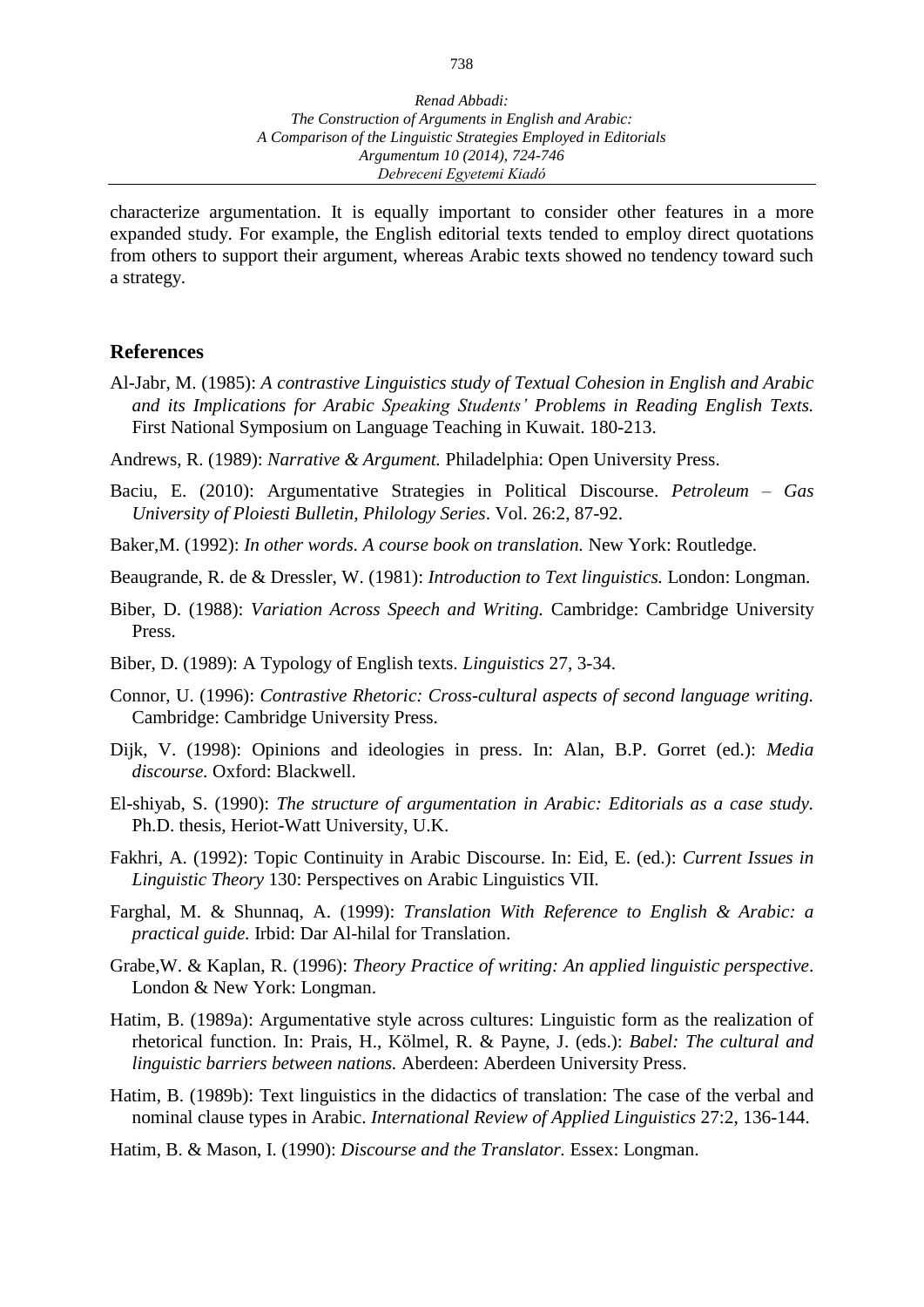- Hatim, B. (1991): The pragmatics of argumentation in Arabic: The rise and fall of a text type. *Text* 11. 2, 189-199.
- Hatim, B. (1997): *Communication Across Cultures: Translation theory and contrastive text linguistics.* Exeter: University of Exeter Press.
- Hatim, B. & Mason, I. (1997): *The Translator as Communicator.* London: Routledge.
- Jabr, A. (2001): Arab Translators Problems at the discourse level. *Babel* 47:4, 304-322.
- Kaplan, R. (1987): Cultural thought patterns revisited. In: Kaplan, R. & Conner, U. (eds.): *Writing Across Languages: Analysis of L2 text. Reading*. MA: Addison Wesley Publishing.
- Koch, B. (1983): Presentation as Proof: The language of Arab rhetoric. Anthropological *Linguistics* 25:1, 47-57.
- McDonald, D. (1989): The Language of Argument. Newyork. [McGee,](javascript:__doLinkPostBack() I. 2014. The pragmatics of paragraphing English argumentative text. *Journal of [Pragmatics](javascript:__doLinkPostBack()*. Vol.: 68, 40-72.
- Menacere, M. (1992): Arabic Discourse: Overcoming stylistic Difficulties in translation. *Babel*, 38:1, 28-37.
- Nariyama, S. (2001): Argument structure as another refrence-tracking system with reference to ellipsis. *Australian Journal of Linguistics* 21:1.
- Obeidat, H. (1998): Stylistic aspects in Arabic and English translated literary texts: A contrastive study. *Meta*, 3, 116-126.
- Rottenberg, A. (2000): Elements of Argument: A text and reader. New York. Rugh, W. 1979. The Arab Press: *News media and political process in the Arab world*. Syracuse, NY: Syracuse University Press.
- Teeffelen, T. Van (1991): Argumentation and the Arab Voice in Western bestsellers. *Text* 11.2, 241-226.
- Toulmin, S. (1958): The uses of Argument. In: Toulmin, S., Rieke, R.D. & Janik, A.: *An Introduction to reasoning.* New York: Macmillian.
- Werlich, E. (1976): *A Text Grammar of English.* Heidelberg: Quelle and Meyer.

Dr. Renad Abbadi Department of English Language and Literature Al-Hussein Bin Talal University P.O.Box (20) Ma'an, Jordan renad\_a@yahoo.co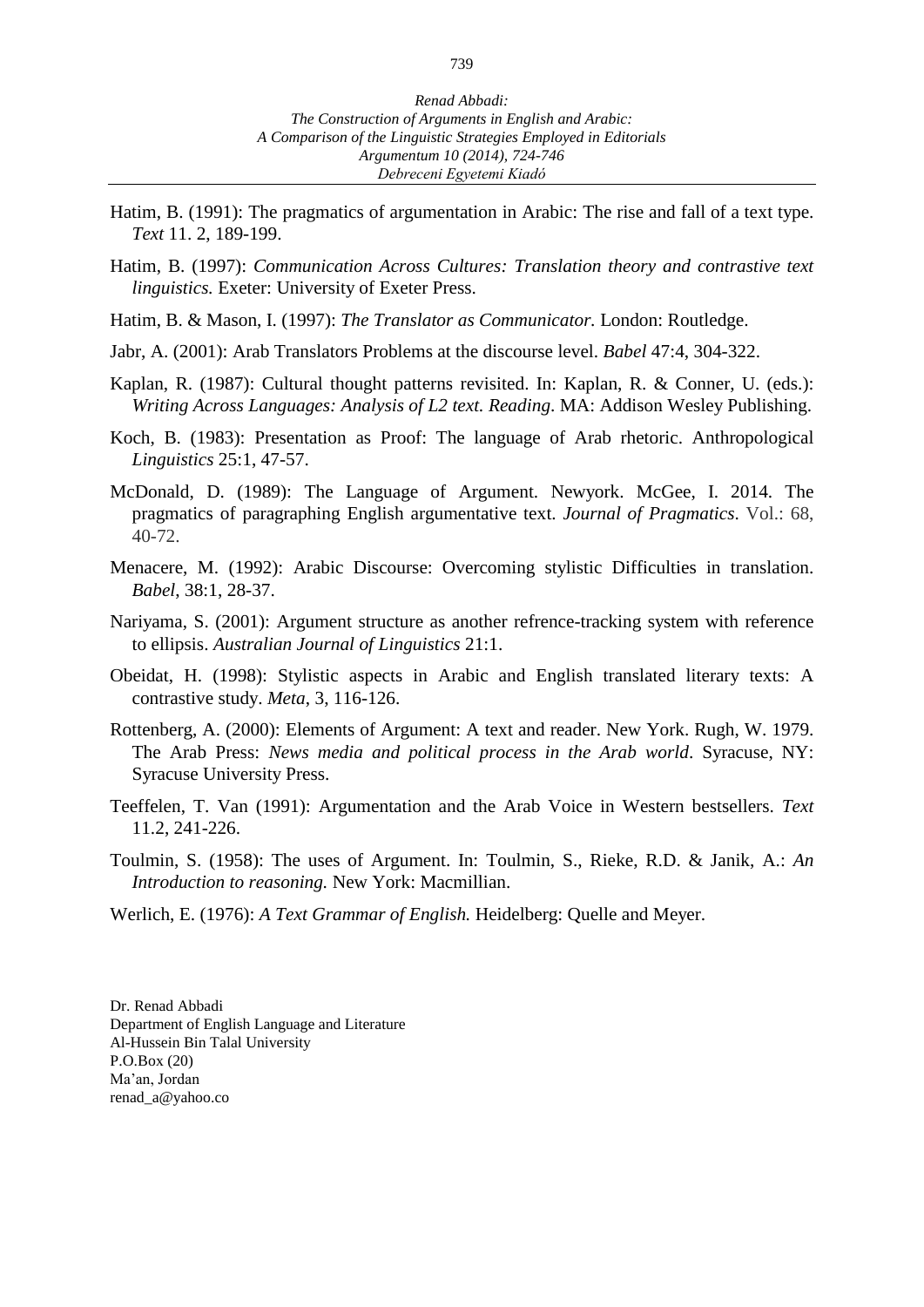## **Appendix 1**

## **Results of the analysis of Argument structure in Arabic Editorials:**

| Text 1 'The American administration and its trials to escape the Iraqi dilemma' |                                                                                                           |  |  |  |
|---------------------------------------------------------------------------------|-----------------------------------------------------------------------------------------------------------|--|--|--|
| Thesis to be argued                                                             | The US and Britain are facing a critical dilemma in Iraq.                                                 |  |  |  |
| <b>Substantiation 1</b>                                                         | Failure to establish stability and security in Iraq.                                                      |  |  |  |
| <b>Substantiation 2</b>                                                         | The cost of the huge expenses which reach approximately a<br>billion dollars weekly.                      |  |  |  |
| <b>Substantiation 3</b>                                                         | For the US to withdraw troops from the region would affect the<br>power of its presence in other regions. |  |  |  |
| <b>Substantiation 4</b>                                                         | The withdrawal of troops will have impact on Bush in re-elections.                                        |  |  |  |
| <b>Conclusion</b>                                                               | The USA should confess its failure in establishing stability and<br>security in Iraq.                     |  |  |  |

| Text 2 'The Unpredictable world finance' |                                                                            |
|------------------------------------------|----------------------------------------------------------------------------|
| Thesis to be argued                      | The world finance is becoming more unpredictable.                          |
| <b>Substantiation 1</b>                  | America's finance is recovering since two years.                           |
| <b>Substantiation 2</b>                  | Figures show that the Japanese finance is heading further to<br>recession. |
| <b>Substantiation 3</b>                  | The German finance is also heading towards recession.                      |
| <b>Substantiation 4</b>                  | Euro is still high in comparison with the US dollar.                       |
| <b>Conclusion</b>                        | Where the world finance is heading to is hard to predict.                  |

| Text 3 'Before the road map demolishes' |                                                                              |
|-----------------------------------------|------------------------------------------------------------------------------|
| Thesis to be argued                     | The Israeli- Palestinian road map to peace can be saved.                     |
| <b>Substantiation 1</b>                 | Israeli role in ironing out difference with Palestinian government.          |
| <b>Substantiation 2</b>                 | Change in Israeli security policy in the west bank.                          |
| <b>Substantiation 3</b>                 | The Palestinian government's role in establishing security for Israel.       |
| <b>Substantiation 4</b>                 | International intervention in commencing Isreali-Palestenian<br>peace talks. |
| <b>Conclusion</b>                       | There is still a chance to save the road map to peace.                       |

| Text 4 'How to fix it'  |                                                                                                                                                      |
|-------------------------|------------------------------------------------------------------------------------------------------------------------------------------------------|
| Thesis to be argued     | Ending this war in Gaza begins with recognizing Hamas as a<br>legitimate political actor                                                             |
| <b>Substantiation 1</b> | This was a major concession by Hamas, in opening Gaza to joint<br>control under a technocratic government that did not include any<br>Hamas members. |
| <b>Substantiation 2</b> | there must be at least a partial lifting of the 7-year-old sanctions<br>and blockade that isolate the 1.8 million people in Gaza.                    |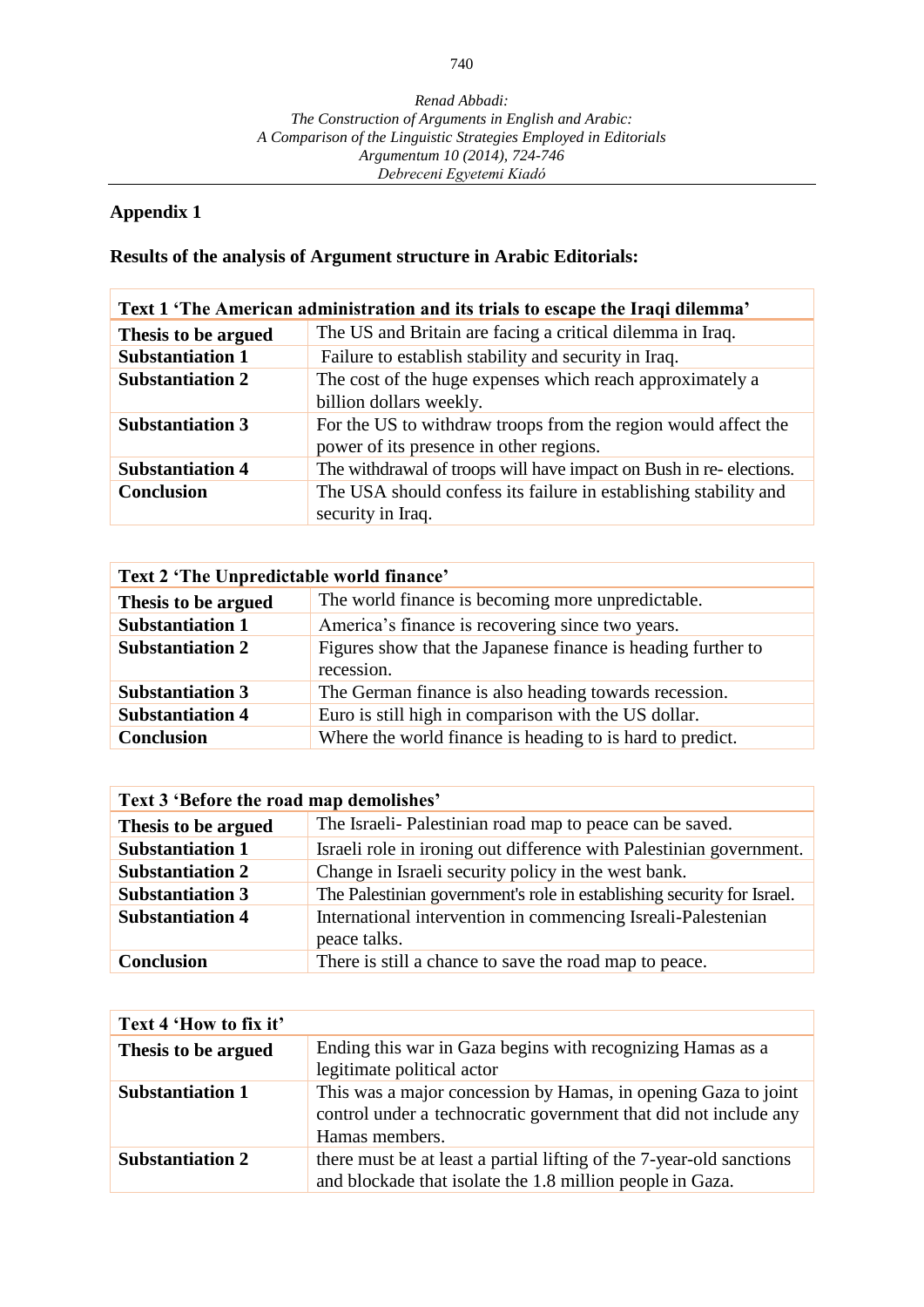*Renad Abbadi: The Construction of Arguments in English and Arabic: A Comparison of the Linguistic Strategies Employed in Editorials Argumentum 10 (2014), 724-746 Debreceni Egyetemi Kiadó*

| <b>Substantiation 3</b> | There must also be an opportunity for the teachers, police, and<br>welfare and health workers on the Hamas payroll to be paid. |
|-------------------------|--------------------------------------------------------------------------------------------------------------------------------|
| <b>Substantiation 4</b> | Hamas is not just a military but also a political force                                                                        |
| <b>Conclusion</b>       | Leaders in Israel, Palestine, and the world's major powers should<br>believe that policy changes are within reach.             |

| Text 5 'Two-State Solution on the Line' |                                                                       |
|-----------------------------------------|-----------------------------------------------------------------------|
| Thesis to be argued                     | that the status quo in the Middle East is not a safe choice for       |
|                                         | Israelis or Palestinians.                                             |
| <b>Substantiation 1</b>                 | According to recent events it is highly unlikely that bilateral talks |
|                                         | between Israel and the Palestinians can restart                       |
| <b>Substantiation 2</b>                 | The rate of settlement growth in East Jerusalem and the West          |
|                                         | Bank is staggering.                                                   |
| <b>Substantiation 3</b>                 | In going to the General Assembly, Palestinian President               |
|                                         | Mahmoud Abbas is not carrying out a provocative act.                  |
| <b>Conclusion</b>                       | The fatigue we found among Israelis and Palestinians compels a        |
|                                         | bold act of international leadership.                                 |

| Text 6 'Egypt: death and the military state' |                                                                   |
|----------------------------------------------|-------------------------------------------------------------------|
| Thesis to be argued                          | Muslim Brotherhood members sentenced to death will shiver         |
|                                              | through those who cheered on the revolution.                      |
| <b>Substantiation 1</b>                      | 529 supporters of the Muslim Brotherhood to death for their       |
|                                              | alleged role in the killing of a policeman.                       |
| <b>Substantiation 2</b>                      | There are now so many political prisoners in Egypt that its jails |
|                                              | are close to bursting                                             |
| <b>Substantiation 3</b>                      | Parts of the judiciary are fully signed up to the army-led        |
|                                              | campaign of political repression.                                 |
| <b>Conclusion</b>                            | This military policy will only help push                          |
|                                              | the country deeper into crisis.                                   |

| Text 7 'ISIS is bigger than the Kuwaiti army' |                                                                   |
|-----------------------------------------------|-------------------------------------------------------------------|
| Thesis to be argued                           | We must be aware of just how significant the CIA's estimates of   |
|                                               | the number of Islamic State of Iraq and Syria (ISIS) fighters is. |
| <b>Substantiation 1</b>                       | Governments across the world have also confirmed that many of     |
|                                               | their Muslim citizens have joined up.                             |
| <b>Substantiation 2</b>                       | The CIA's estimate of ISIS's fighting strength is most likely     |
|                                               | based on information from the ground, aerial surveillance,        |
|                                               | interrogating prisoners.                                          |
| <b>Substantiation 3</b>                       | The Free Syrian Army seems even smaller when compared to ISIS.    |
| <b>Conclusion</b>                             | It is twice the size of the Kuwaiti military.                     |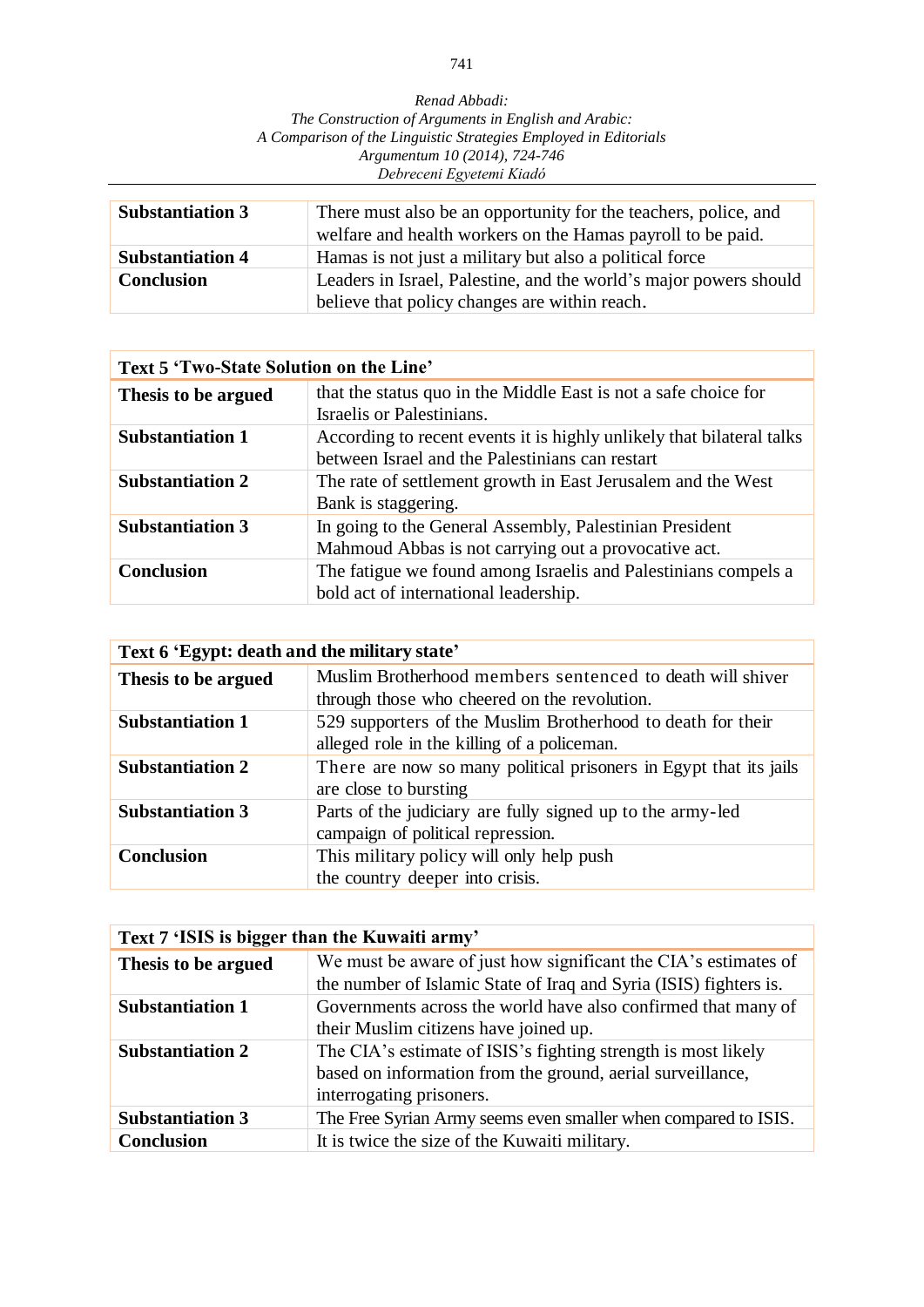| Text 8 'Putin, Russia and the Western Dilemma' |                                                                                                                                                                                                         |
|------------------------------------------------|---------------------------------------------------------------------------------------------------------------------------------------------------------------------------------------------------------|
| Thesis to be argued                            | The Russian leader, nurturing dreams of empire, can be cast as<br>the quintessential anti-West icon of our times.                                                                                       |
| <b>Substantiation 1</b>                        | A closer look at the current Putin-bashing campaign, however,<br>reveals surprising weaknesses in the narrative built around his<br>person.                                                             |
| <b>Substantiation 2</b>                        | Not only does Putin not look like the oriental potentate he is<br>portrayed as, but he might well remind people of the late<br>Hollywood actor Dan Duryea.                                              |
| <b>Substantiation 3</b>                        | In no way does Putin resemble the typical Soviet leader, say<br>Leonid Brezhnev, let alone Josef Stalin                                                                                                 |
| <b>Substantiation 4</b>                        | Russia has played a role in all major events affecting the<br>European continent.                                                                                                                       |
| <b>Substantiation 5</b>                        | During the Cold War, anti-Communism often morphed into anti-<br>Russian sentiment.                                                                                                                      |
| <b>Conclusion</b>                              | The real challenge that Europe faces is how to develop a new<br>relationship with Russia, one that takes into account its<br>peculiarities along with its affinities with the European<br>civilization. |

| Text 9 'Middle East getting ready to face Climate change and the Carbon Market' |                                                                  |
|---------------------------------------------------------------------------------|------------------------------------------------------------------|
| Thesis to be argued                                                             | The middle east is one of the most venerable regions to climate  |
|                                                                                 | change and action to face it is on the way.                      |
| <b>Substantiation 1</b>                                                         | Implementing the Kyoto Protocol on climate change.               |
| <b>Substantiation 2</b>                                                         | Plans have been unleashed to invest worth Billions of dollars in |
|                                                                                 | research on using Green Energy.                                  |
| <b>Substantiation 3</b>                                                         | Gas emissions per individual in the UAE have reached double of   |
|                                                                                 | that in the US (approx. 55 tons per individual)                  |
| <b>Substantiation 4</b>                                                         | Many clean energy projects in the middle east, such as the       |
|                                                                                 | Shaheen project in Qatar.                                        |
| <b>Conclusion</b>                                                               | Many environmental and developmental safe projects are running   |
|                                                                                 | or are on the way to face climate change.                        |

| Text 10 'Curse following officials in the International Monetary Fund' |                                                                                                    |
|------------------------------------------------------------------------|----------------------------------------------------------------------------------------------------|
| Thesis to be argued                                                    | As if a curse hangs over officials in IMF due to global financial<br>and economical crises.        |
| <b>Substantiation 1</b>                                                | The authorities also searched Christine Lagarde's Paris home as<br>part of a formal investigation. |
| <b>Substantiation 2</b>                                                | The "Tapie affair" dragged Nicholas Sarkozy and claims that he<br>sponsored his campaign.          |
| <b>Substantiation 3</b>                                                | Former IMF chief Dominique Strauss Kahn was accused of<br>sexual assault.                          |

742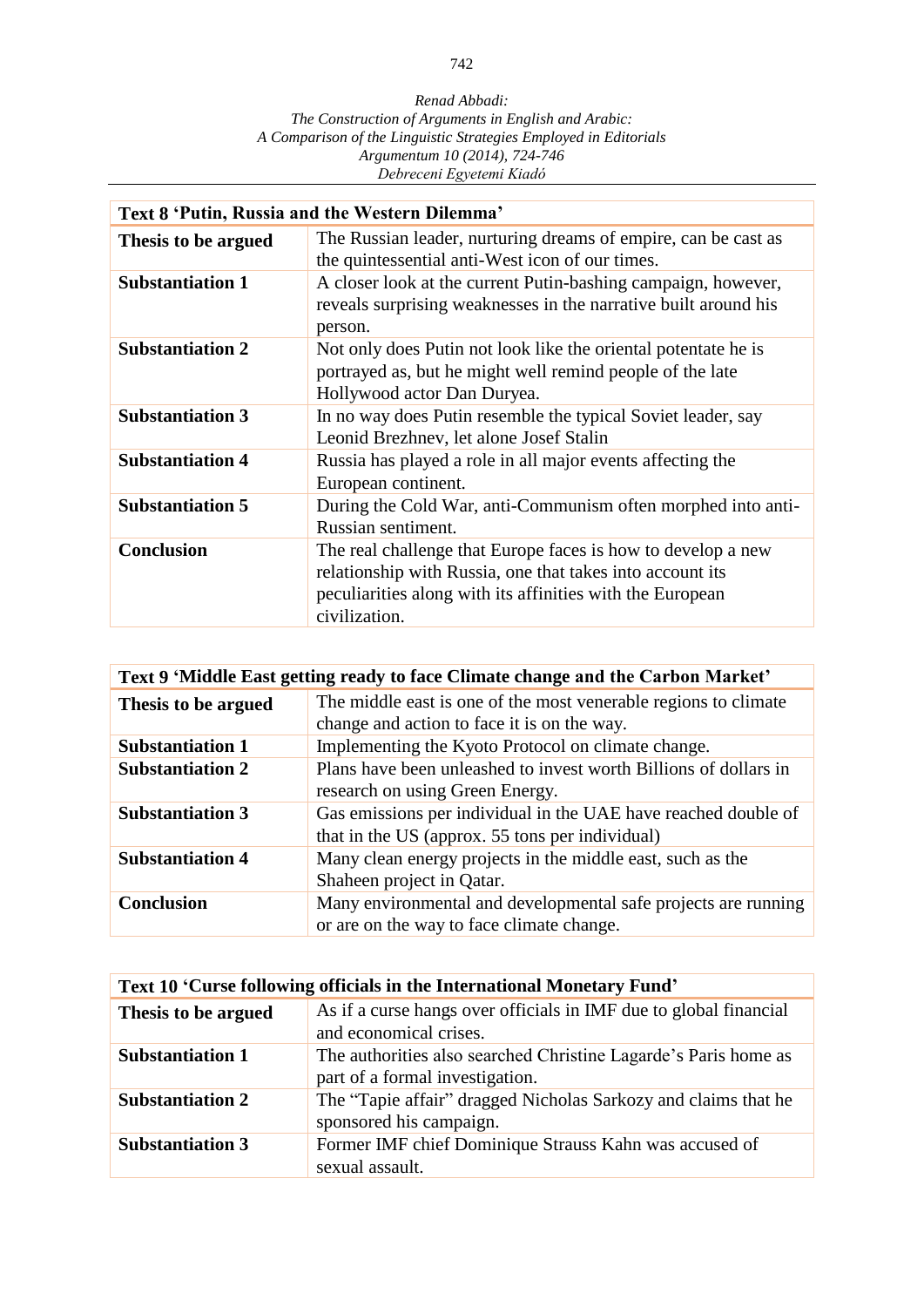| Renad Abbadi:                                                    |
|------------------------------------------------------------------|
| The Construction of Arguments in English and Arabic:             |
| A Comparison of the Linguistic Strategies Employed in Editorials |
| Argumentum 10 (2014), 724-746                                    |
| Debreceni Egyetemi Kiadó                                         |

| <b>Substantiation 4</b> | Former IMF managing director Rodrigo de Rato resigned for<br>personal reasons. |
|-------------------------|--------------------------------------------------------------------------------|
| <b>Conclusion</b>       | The truce from the curse has been broken with latest court trial.              |

## **Results of the analysis of Argument structure in English Editorials**:

| Text 1 'The future of the senate' |                                                                                           |
|-----------------------------------|-------------------------------------------------------------------------------------------|
| Thesis to be opposed              | The Senate is an unchanging instrument of democracy                                       |
| Opposition                        | The Senate reform debate is at risk of being derailed before<br>it gets out of first gear |
| <b>Substantiation 1</b>           | This debate is heading for the same brick wall that halted the<br>republican push         |
| <b>Substantiation 2</b>           | No government since 1981 controlled the Senate.                                           |
| <b>Substantiation 3</b>           | The senate began as a states house but quickly assumed<br>partisanship.                   |
| <b>Conclusion</b>                 | Politics is about self interest and the first challenge is to nurture<br>debate.          |

| Text 2 'Think globally, act locally' |                                                                  |
|--------------------------------------|------------------------------------------------------------------|
| Thesis to be opposed                 | Sydney has benefited considerably from its integration into the  |
|                                      | global economy.                                                  |
| <b>Opposition</b>                    | From the impassioned globalisation debate emerge many            |
|                                      | contradictory truths.                                            |
| <b>Substantiation 1</b>              | Other regions are moving in the opposite direction; getting      |
|                                      | worse.                                                           |
| <b>Substantiation 2</b>              | Sydney regions that the least integrated e.g. Campbeltown are    |
|                                      | facing worse community services.                                 |
| <b>Substantiation 3</b>              | Similar economic and social fragmentation are experienced in     |
|                                      | western cities e.g. Paris                                        |
| <b>Conclusion</b>                    | Remember that the lower wage earners are an integral part of any |
|                                      | advanced economy.                                                |

| Text 3 'Law of double jeopardy on trail at last' |                                                                                              |
|--------------------------------------------------|----------------------------------------------------------------------------------------------|
| Thesis to be opposed                             | DNA testing should be used to convict the guilty.                                            |
| Opposition                                       | Results of DNA testing could be inconclusive.                                                |
| <b>Substantiation 1</b>                          | The case of Raymond John Caroll who was twice convicted of<br>the murder of Toddler Kennedy. |
| <b>Substantiation 2</b>                          | Double jeopardy in the Caroll case, has worked against the<br>delivery of justice.           |
| <b>Substantiation 3</b>                          | The defence of double jeopardy raises the specter of public<br>disquiet and outrage.         |

743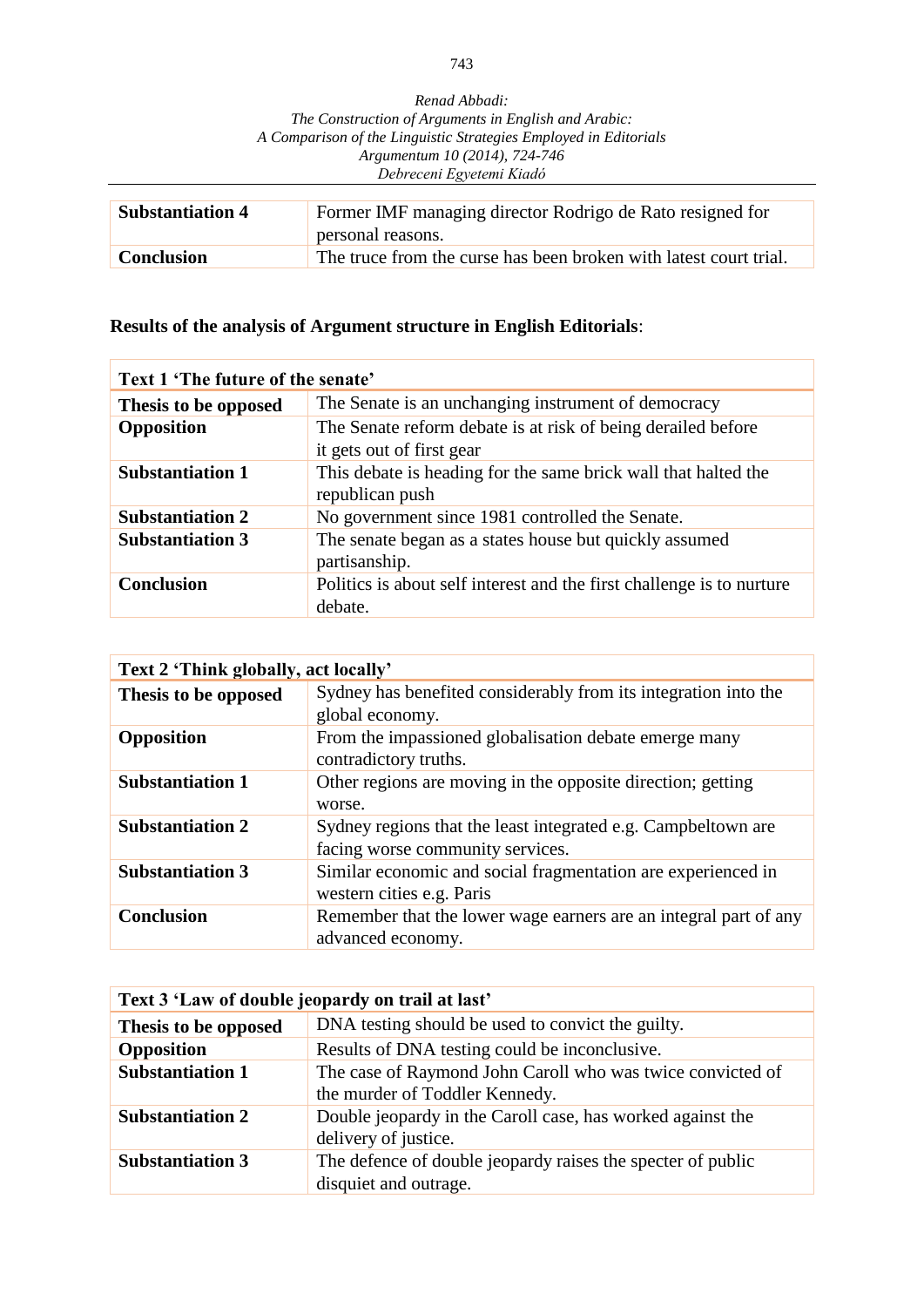| <b>Conclusion</b> | Law-makers may discover that the patience of victims and their |
|-------------------|----------------------------------------------------------------|
|                   | families, on double jeopardy, does not match their own.        |

| Text 4 'America must act on Syria' |                                                                      |
|------------------------------------|----------------------------------------------------------------------|
| Thesis to be opposed               | Anxieties of many opponents on the left by saying: "We don't         |
|                                    | have the money to take on everybody's war.                           |
| <b>Opposition</b>                  | The onus is now on Congress to respond in the face of Syria's        |
|                                    | Aug. 21 chemical weapons attack on a Damascus.                       |
| <b>Substantiation 1</b>            | An egregious act of mass murder has occurred. More than 1,400        |
|                                    | have died                                                            |
| <b>Substantiation 2</b>            | In 2007, Israel launched a surgical strike that destroyed a secret   |
|                                    | Syrian nuclear complex under construction.                           |
| <b>Substantiation 3</b>            | Iran would certainly feel emboldened to proceed with nuclear         |
|                                    | weapons development, correctly reasoning that U.S. threats are       |
|                                    | meaningless.                                                         |
| <b>Conclusion</b>                  | A rejection of this resolution would be catastrophic, not just for   |
|                                    | him but for the institution of the presidency and the credibility of |
|                                    | the United States.                                                   |

| Text 5 'Egypt: a revolution on the brink of self-destruction' |                                                                                                                  |
|---------------------------------------------------------------|------------------------------------------------------------------------------------------------------------------|
| Thesis to be opposed                                          | The talk among Egyptians is of a 'second revolution' to finish<br>the business of the first.                     |
| Opposition                                                    | the country could lose all it has gained                                                                         |
| <b>Substantiation 1</b>                                       | Outbreaks of deadly violence have already been reported.<br>Religious leaders have warned of "civil war".        |
| <b>Substantiation 2</b>                                       | General Abdel Fattah al-Sisi warned of a "dark tunnel" ahead,<br>and urged the rival factions to seek consensus. |
| <b>Conclusion</b>                                             | Egypt, literally, cannot afford to fight. The Arab world awaits its<br>choice.                                   |

| Text 6 'Two-State Solution on the Line' |                                                                                                                                                               |
|-----------------------------------------|---------------------------------------------------------------------------------------------------------------------------------------------------------------|
| Thesis to be opposed                    | The decision of the Supreme Court raising the cap on political<br>campaign ads on TV and radio has been hailed as a triumph for<br>the freedom of speech.     |
| Opposition                              | That is an illusion. It upholds the freedom of speech of only one<br>group, the politicians, and undermines democracy for everyone<br>else.                   |
| <b>Substantiation 1</b>                 | The Constitution speaks of equal access to opportunities for<br>public service, and yet the Court will offer our democracy for<br>sale to the highest bidder. |
| <b>Substantiation 2</b>                 | Money's true mischief in politics is that it alienates the citizen<br>from the democratic process.                                                            |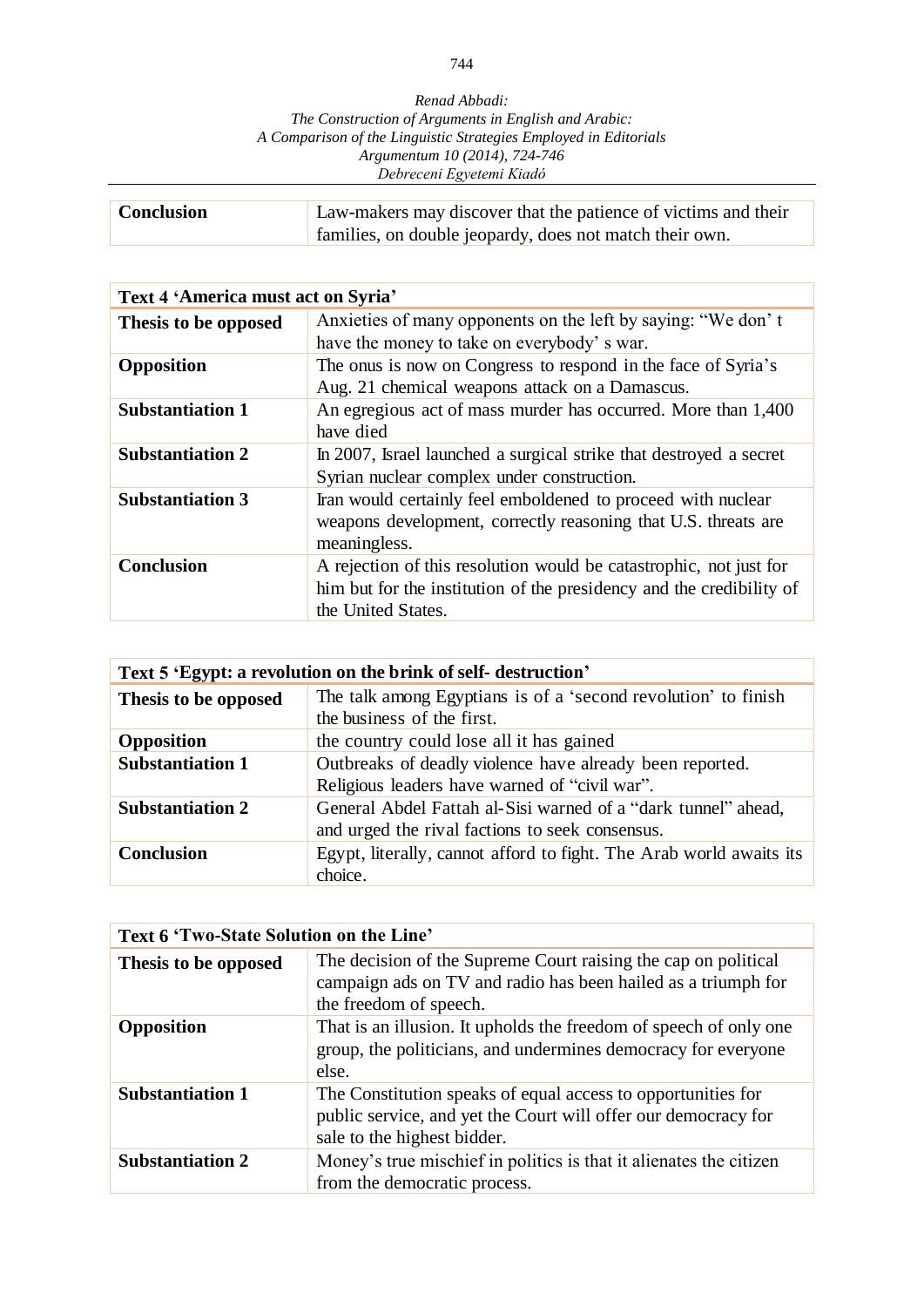| <b>Conclusion</b> | Where enough money calls the tune, the general public will not<br>be heard And a cynical public can lose interest in political |
|-------------------|--------------------------------------------------------------------------------------------------------------------------------|
|                   | participation altogether                                                                                                       |

| Text 7 'A War of Sectarians, Not a Sectarian War' |                                                                                                                                                                                           |
|---------------------------------------------------|-------------------------------------------------------------------------------------------------------------------------------------------------------------------------------------------|
| Thesis to be opposed                              | The current crisis in Iraq is routinely described by international<br>media as a "sectarian" war. The assumption is that Iraq is being<br>torn apart because its various component parts. |
| Opposition                                        | The current crisis could best be described as a war of the<br>sectarians, rather than a sectarian war.                                                                                    |
| <b>Substantiation 1</b>                           | The mass of Iraq's Sunnis and Shi'ites are not involved in this<br>conflict except as victims.                                                                                            |
| <b>Substantiation 2</b>                           | Islamic languages, notably Arabic, lack a secular political<br>vocabulary.                                                                                                                |
| <b>Substantiation 3</b>                           | They fight for political objectives disguised as religious aims.                                                                                                                          |
| <b>Conclusion</b>                                 | Iraq can and must weather its latest storm.                                                                                                                                               |

| Text 8 'If United Kingdom is to remain united, it must evolve' |                                                                  |
|----------------------------------------------------------------|------------------------------------------------------------------|
| Thesis to be opposed                                           | Kurdish refugees who fled Syria on the weekend wait should stay  |
|                                                                | in camp in southeastern Turkey.                                  |
| Opposition                                                     | As a potential safe haven for Syrian refugees, Canada has yet to |
|                                                                | open its door more than a crack.                                 |
| <b>Substantiation 1</b>                                        | The refugees, fleeing at the rate of 100,000 a month, have       |
|                                                                | strained neighboring countries' resources.                       |
| <b>Substantiation 2</b>                                        | Canadian community and refugee organizations are urging a        |
|                                                                | program to resettle 10,000 Syrians in this country.              |
| <b>Substantiation 3</b>                                        | For Canada at least, this is a shameful climb down from the era  |
|                                                                | 35 years ago when we took in 60,000 Vietnamese, Cambodian        |
|                                                                | and Laotian refugees.                                            |
| <b>Conclusion</b>                                              | Syrians have been terrorized by the Assad regime and the         |
|                                                                | jihadists fighting it. Instead of screening them to death, we    |
|                                                                | should hold out a hand of hope.                                  |

| <b>Text 9 'Better News on Insurance Premiums'</b> |                                                                                                                                                        |
|---------------------------------------------------|--------------------------------------------------------------------------------------------------------------------------------------------------------|
| Thesis to be opposed                              | The rate of growth on premiums for employer-based health<br>coverage in the first five months of this year was one of the<br>lowest in 16 years.       |
| <b>Opposition</b>                                 | Despite longstanding concerns that employer-sponsored<br>coverage might become too costly to sustain, that market seems<br>to have stabilized for now. |

745